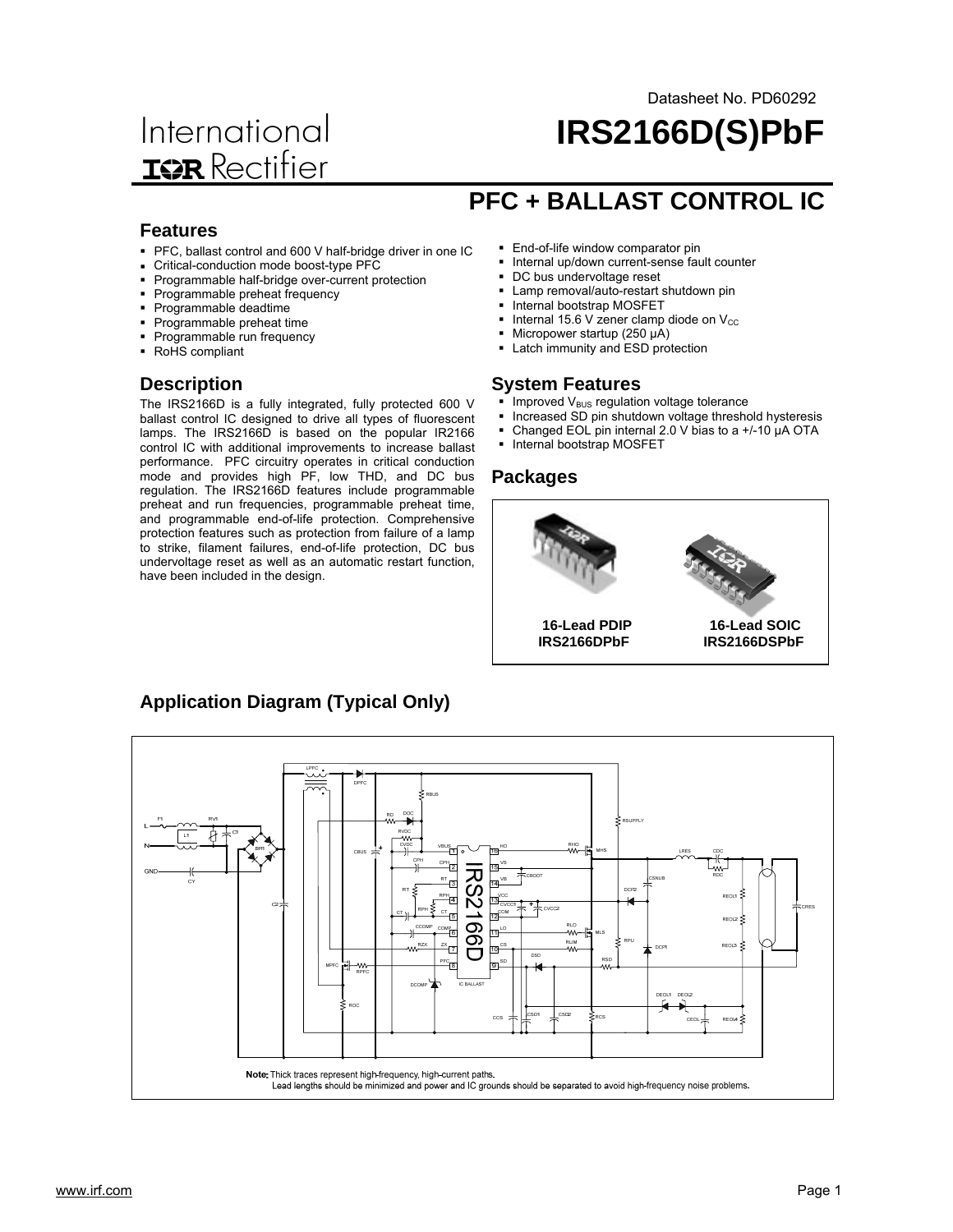

#### **Absolute Maximum Ratings**

Absolute maximum ratings indicate sustained limits beyond which damage to the device may occur. All voltage parameters are absolute voltages referenced to COM, all currents are defined positive into any lead. The thermal resistance and power dissipation ratings are measured under board mounted and still air conditions.

| Symbol                  | <b>Definition</b>                                                                                | Min.            | Max.                  | <b>Units</b>          |           |  |
|-------------------------|--------------------------------------------------------------------------------------------------|-----------------|-----------------------|-----------------------|-----------|--|
| $V_{B}$                 | High-side floating supply voltage                                                                |                 | $-0.3$                | 625                   |           |  |
| $V_{\rm S}$             | High-side floating supply offset voltage                                                         |                 | $V_B - 25$            | $V_B + 0.3$           |           |  |
| V <sub>HO</sub>         | High-side floating output voltage                                                                |                 | $V_{\rm s}$ - 0.3     | $V_B + 0.3$           | $\vee$    |  |
| $V_{10}$                | Low-side output voltage                                                                          |                 | $-0.3$                | $V_{\text{CC}} + 0.3$ |           |  |
| V <sub>PFC</sub>        | PFC gate driver output voltage                                                                   |                 | $-0.3$                | $V_{\text{CC}} + 0.3$ |           |  |
| $I_{O,MAX}$             | Maximum allowable output current (HO, LO, PFC) due to external<br>power transistor miller effect |                 | $-500$                | 500                   | <b>mA</b> |  |
| $V_{\text{BUS}}$        | VBUS pin voltage                                                                                 |                 | $-0.3$                | $V_{\text{CC}} + 0.3$ |           |  |
| $V_{\text{CPH}}$        | CPH pin voltage                                                                                  |                 | $-0.3$                | $V_{\text{cc}}$ + 0.3 | V         |  |
| $V_{RT}$                | RT pin voltage                                                                                   |                 | $-0.3$                | $V_{\text{cc}} + 0.3$ |           |  |
| <b>V</b> <sub>RPH</sub> | RPH pin voltage                                                                                  |                 | $-0.3$                | $V_{\text{cc}} + 0.3$ |           |  |
| $I_{\sf RT}$            | RT pin current                                                                                   |                 | $-5$                  | 5                     | mA        |  |
| <b>I</b> <sub>RPH</sub> | RPH pin current                                                                                  | $-5$            | 5                     |                       |           |  |
| $V_{CT}$                | CT pin voltage                                                                                   | $-0.3$          | $V_{\rm CC}$ + 0.3    | $\vee$                |           |  |
| $I_{COMP}$              | COMP pin current                                                                                 | $-5$            | 5                     | mA                    |           |  |
| $I_{ZX}$                | ZX pin current                                                                                   | $-5$            | 5                     |                       |           |  |
| $I_{\rm CC}$            | VCC pin current (see Note 1)                                                                     | $-25$           | 25                    |                       |           |  |
| $V_{SD/EOL}$            | SD/EOL pin voltage                                                                               | $-0.3$          | $V_{\text{cc}} + 0.3$ | $\vee$                |           |  |
| <b>SD/FOL</b>           | SD/EOL pin current                                                                               |                 | $-5$                  | 5                     | mA        |  |
| $V_{CS}$                | CS pin voltage                                                                                   |                 | $-0.3$                | $V_{\text{CC}} + 0.3$ | $\vee$    |  |
| $I_{CS}$                | CS pin current                                                                                   | $-5$            | 5                     | mA                    |           |  |
| dV/dt                   | Allowable $V_s$ offset voltage slew rate                                                         | -50             | 50                    | V/ns                  |           |  |
|                         | Package power dissipation $@T_A \leq +25$ °C                                                     | $(16-Pin DIP)$  | ---                   | 1.8                   |           |  |
| $P_D$                   | $PD = (T_{JMAX} - T_A)/R_{\theta JA}$                                                            | $(16-Pin SOIC)$ | ---                   | 1.4                   | W         |  |
| $R_{\rm \Theta JA}$     |                                                                                                  | $(16-Pin DIP)$  | ---                   | 70                    | °C/W      |  |
|                         | Thermal resistance, junction to ambient                                                          | $(16-Pin SOIC)$ | ---                   | 82                    |           |  |
| $T_{\rm J}$             | Junction temperature                                                                             | -55             | 150                   |                       |           |  |
| $T_S$                   | Storage temperature                                                                              | $-55$           | 150                   | °C                    |           |  |
| $T_{L}$                 | Lead temperature (soldering, 10 seconds)                                                         | ---             | 300                   |                       |           |  |

Note 1: This IC contains a zener clamp structure between the chip  $V_{CC}$  and COM which has a nominal breakdown voltage of 15.6 V. This supply pin should not be driven by a DC, low impedance power source greater than the V<sub>CLAMP</sub> specified in the electrical characteristics section.

#### **Recommended Operating Conditions**

For proper operation the device should be used within the recommended conditions.

| <b>Symbol</b>   | <b>Definition</b>                                     | Min.        | Max.        | Units |
|-----------------|-------------------------------------------------------|-------------|-------------|-------|
| $V_B-V_S$       | High side floating supply voltage                     | $V_{BSUV+}$ | $V_{CLAMP}$ |       |
| $V_{\rm S}$     | Steady state high-side floating supply offset voltage | -1          | 600         | V     |
| $V_{\rm CC}$    | Supply voltage                                        | $V_{CCUV+}$ | $V_{CLAMP}$ |       |
| $_{\rm lcc}$    | $V_{CC}$ supply current (see Note 2)                  | Note 2      | 20          | mA    |
| $C_T$           | CT pin capacitance                                    | 220         |             | рF    |
| <b>SD/EOL</b>   | SD/EOL pin current                                    |             |             |       |
| $_{\text{lcs}}$ | CS pin current                                        | -1          |             | mA    |
| $I_{ZX}$        | ZX pin current                                        |             |             |       |
| $T_{\rm J}$     | Junction temperature                                  | $-25$       | 125         | °C    |

Note 2: Enough current should be supplied into the  $V_{CC}$  pin to keep the internal 15.6 V zener clamp diode on this pin regulating its voltage, V<sub>CLAMP</sub>.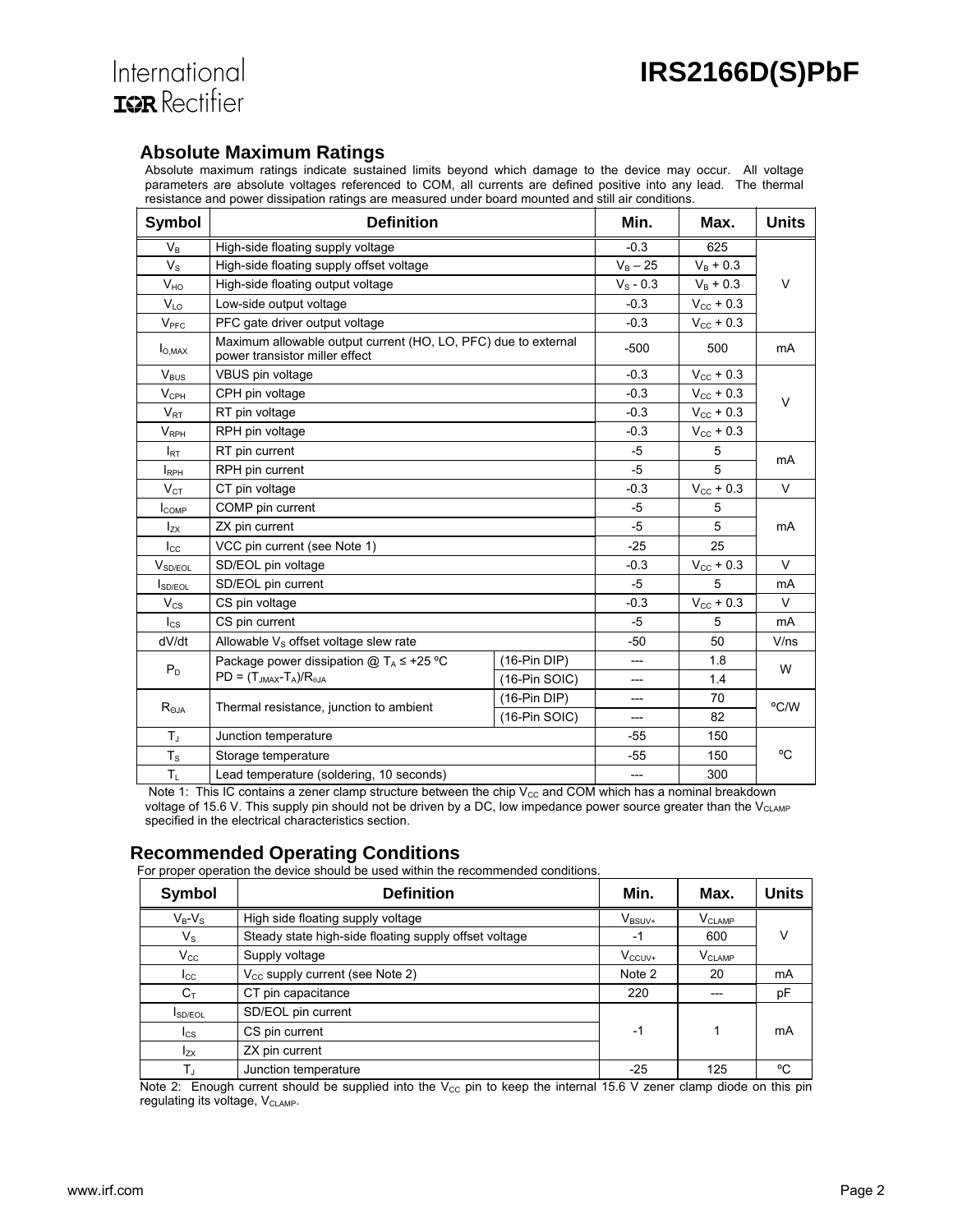#### **Electrical Characteristics**

 $\rm V_{CC}$  = V<sub>BS</sub> = V<sub>BIAS</sub>=14 V +/- 0.25 V, V<sub>CPH</sub>=V<sub>SD/EOL</sub>=V<sub>COMP</sub>=V<sub>CS</sub>=V<sub>BUS</sub>=V<sub>ZX</sub>=0.0 V, R<sub>T</sub> = R<sub>PH</sub> = 39.2 kΩ, C<sub>LO</sub> = C<sub>HO</sub> = C<sub>PFC</sub> = 1000 pF,  $C_T$  = 470 pF,  $T_A$  =25 °C unless otherwise specified. See state diagram for MODE.

| <b>Symbol</b>               | <b>Definition</b>                                                     | Min  | <b>Typ</b> | Max  | <b>Units</b> | <b>Test Conditions</b>                            |  |  |  |
|-----------------------------|-----------------------------------------------------------------------|------|------------|------|--------------|---------------------------------------------------|--|--|--|
|                             | <b>Supply Characteristics</b>                                         |      |            |      |              |                                                   |  |  |  |
| $V_{CCUV+}$                 | V <sub>cc</sub> supply undervoltage positive going<br>threshold       | 11.5 | 12.5       | 13.5 |              | $V_{CC}$ rising from 0 V,<br>CT = COM             |  |  |  |
| $V_{CCUV}$                  | V <sub>cc</sub> supply undervoltage negative going<br>threshold       | 9.5  | 10.5       | 11.5 | V            | V <sub>cc</sub> falling from 14 V,<br>$CT = COM$  |  |  |  |
| <b>VUVHYS</b>               | V <sub>cc</sub> supply undervoltage lockout hysteresis                | 1.5  | 2.0        | 3.0  |              | $CT = COM$                                        |  |  |  |
| loccuv                      | UVLO mode $V_{\text{CC}}$ quiescent current                           | ---  | 250        | 500  | μA           | $V_{\text{cc}}$ = 8 V, CT = COM                   |  |  |  |
| $I_{\text{QCC}}$            | Quiescent V <sub>cc</sub> supply current                              | ---  | 4.3        | 5.1  | mA           | $CT = COM$                                        |  |  |  |
| <b>I</b> QCCFLT             | Fault quiescent V <sub>cc</sub> supply current                        | ---  | 600        | 900  | μA           | MODE = FAULT                                      |  |  |  |
| I <sub>CC,RUN</sub>         | $V_{\text{cc}}$ current at RUN frequency                              | ---  | 5.0        |      | mA           | MODE=RUN<br>COMP=2 V,<br>$t_{off, PFC} = 2 \mu s$ |  |  |  |
| $V_{CLAMP}$                 | $V_{\text{CC}}$ zener clamp voltage                                   | 14.6 | 15.6       | 16.6 | V            | $I_{\text{CC}}$ = 10 mA                           |  |  |  |
|                             | <b>Floating Supply Characteristics</b>                                |      |            |      |              |                                                   |  |  |  |
| $I_{\text{QBS0}}$           | Quiescent $V_{BS}$ supply current                                     | ---  | 30         | 70   |              | $V_{HO} = V_{S}$                                  |  |  |  |
| $I_{\text{OBS1}}$           | Quiescent V <sub>BS</sub> supply current                              | ---  | 50         | 90   | μA           | $V_{HO} = V_B$                                    |  |  |  |
| $V_{BSUV+}$                 | V <sub>BS</sub> supply undervoltage positive going<br>threshold       | 8.0  | 9.0        | 10.0 | V            | V <sub>BS</sub> rising from 0 V                   |  |  |  |
| $V_{\rm BSUV}$              | V <sub>BS</sub> supply undervoltage negative going<br>threshold       | 7.0  | 8.0        | 9.0  |              | V <sub>BS</sub> falling from 14 V                 |  |  |  |
| <b>ILKVS</b>                | V <sub>s</sub> offset supply leakage current                          | ---  | ---        | 50   | μA           | $V_B = V_S = HO = 600 V$                          |  |  |  |
|                             | <b>PFC Error Amplifier Characteristics</b>                            |      |            |      |              |                                                   |  |  |  |
| COMP, SOURCE                | OTA error amplifier output current sourcing                           | 20   | 30         | 40   | μA           | $MODE = RUN$<br>$V_{VBUS} = 3.5 V$                |  |  |  |
| <b>COMP.SINK</b>            | OTA error amplifier output current sinking                            | -45  | -35        | -25  |              | MODE = RUN<br>$V_{VBUS} = 4.5 V$                  |  |  |  |
| $V_{COMPOH}$                | OTA error amplifier output voltage swing<br>(high state)              | 12.0 | 12.5       | 13.0 | V            |                                                   |  |  |  |
| <b>V</b> COMPOL             | OTA error amplifier output voltage swing (low<br>state)               | 200  | 300        | 400  | mV           |                                                   |  |  |  |
|                             | <b>PFC Control Characteristics</b>                                    |      |            |      |              |                                                   |  |  |  |
| <b>V</b> <sub>VBUSREG</sub> | V <sub>BUS</sub> internal reference voltage<br>(guaranteed by design) | 3.9  | 4.0        | 4.1  |              |                                                   |  |  |  |
| $V_{VBUSOV+}$               | V <sub>BUS</sub> over-voltage comparator positive going<br>threshold  | 4.1  | 4.3        | 45   |              | $V_{\text{COMP}}=4.0 V$                           |  |  |  |
| V <sub>VBUSOV-</sub>        | V <sub>BUS</sub> over-voltage comparator negative going<br>hysteresis | 4.0  | 4.15       | 4.3  | V            |                                                   |  |  |  |
| $V_{ZX}$                    | ZX pin positve edge triggered threshold<br>voltage                    | 1.5  | 2.0        | 2.5  |              | CT=COM                                            |  |  |  |
| <b>V</b> <sub>ZXHYS</sub>   | ZX pin comparator hysterisis                                          | 100  | 300        | 500  | mV           |                                                   |  |  |  |
| V <sub>ZXclamp</sub>        | ZX pin clamp voltage (high state)                                     | 5.7  | 6.7        | 7.7  | V            | $I_{ZX}$ = 5 mA, CT=COM                           |  |  |  |
| t <sub>wp</sub>             | PFC watch-dog pulse interval                                          | 150  | 400        | 500  | $\mu s$      | $V_{ZX} = 0 V$ , $V_{COMP} = 2.0 V$<br>CT=COM     |  |  |  |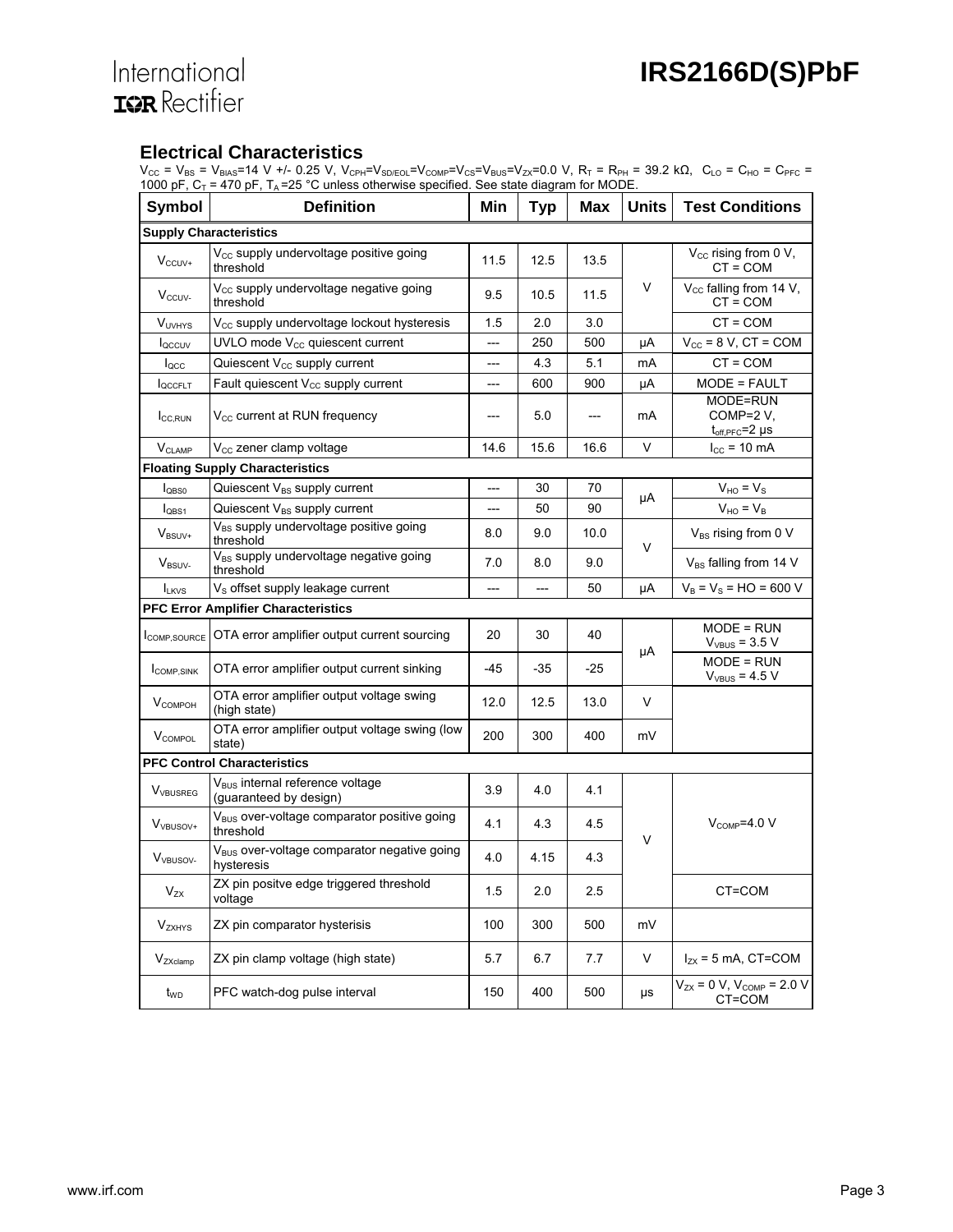#### **Electrical Characteristics (cont'd)**

 $\rm V_{CC}$  =  $\rm V_{BS}$  =  $\rm V_{BIAS}$ =14 V +/- 0.25 V,  $\rm V_{CPH}$ = $\rm V_{SDEOL}$  =  $\rm V_{COMP}$ =  $\rm V_{CS}$  =  $\rm V_{BUS}$  =  $\rm V_{ZX}$  =0.0 V,  $\rm R_T$  =  $\rm R_{PH}$  = 39.2 k $\Omega$ ,  $\rm C_{LO}$  =  $\rm C_{HO}$  =  $\rm C_{PFC}$  = 1000 pF,  $C_T$  = 470 pF,  $T_A$ =25 °C unless otherwise specified. See state diagram for MODE.

| <b>Symbol</b>                                            | $1000$ pr , $C_1$ – 470 pr , $1_A$ –20 $\sigma$ unicas otherwise specified. Oce state diagram for MODE.<br><b>Definition</b> | Min   | <b>Typ</b>   | Max                                 | <b>Units</b> | <b>Test Conditions</b>                                |  |  |
|----------------------------------------------------------|------------------------------------------------------------------------------------------------------------------------------|-------|--------------|-------------------------------------|--------------|-------------------------------------------------------|--|--|
|                                                          |                                                                                                                              |       |              |                                     |              |                                                       |  |  |
| <b>PFC Protection Circuitry Characteristics</b>          |                                                                                                                              |       |              |                                     |              |                                                       |  |  |
| V <sub>VBUSUV</sub> .                                    | V <sub>BUS</sub> pin undervoltage reset threshold                                                                            | 2.7   | 3.0          | 3.3                                 | V            | CT=COM                                                |  |  |
| Gate Driver Output Characteristics (HO, LO and PFC pins) |                                                                                                                              |       |              |                                     |              |                                                       |  |  |
| $V_{OL}$                                                 | Low-level output voltage, LO, HO, PFC                                                                                        | ---   | <b>COM</b>   | ---                                 | V            |                                                       |  |  |
| $V_{OH}$                                                 | High-level output voltage, LO, HO, PFC                                                                                       | ---   | $V_{\rm CC}$ | ---                                 |              |                                                       |  |  |
| $t_{r}$                                                  | Turn-on rise time                                                                                                            | ---   | 120          | 220                                 | ns           |                                                       |  |  |
| t                                                        | Turn-off fall time                                                                                                           | ---   | 50           | 100                                 |              |                                                       |  |  |
| $I_{0+}$                                                 | Source current                                                                                                               | ---   | 180          | ---                                 | mA           |                                                       |  |  |
| I <sub>0</sub>                                           | Sink current                                                                                                                 | ---   | 260          | ---                                 |              |                                                       |  |  |
|                                                          | <b>Bootstrap FET Characteristics</b>                                                                                         |       |              |                                     |              |                                                       |  |  |
| $V_{B,ON}$                                               | $V_B$ when the bootstrap FET is on                                                                                           | 13.2  | 13.7         | ---                                 | V            |                                                       |  |  |
| <b>B</b> ,CAP                                            | $V_B$ source current when FET is on                                                                                          | 40    | 55           | ---                                 |              | $C_{BS} = 0.1 \mu F$                                  |  |  |
| I <sub>B,10V</sub>                                       | $V_B$ source current when FET is on                                                                                          | 9     | 12           |                                     | mA           | $V_B = 10 V$                                          |  |  |
|                                                          | <b>Ballast Control Oscillator Characteristics</b>                                                                            |       |              |                                     |              |                                                       |  |  |
| $f_{PH}$                                                 | Preheat half-bridge oscillator frequency                                                                                     | 73    | 76           | 81                                  | kHz          | MODE=PREHEAT                                          |  |  |
| f <sub>RUN</sub>                                         | Run half-bridge oscillator frequency                                                                                         | 40    | 43           | 46                                  |              | MODE=RUN,<br><b>CPH=13 V</b>                          |  |  |
| D                                                        | Oscillator duty cycle                                                                                                        | ---   | 50           | ---                                 | %            |                                                       |  |  |
| $t_{d,LO}$                                               | LO output deadtime                                                                                                           | 0.7   | 1.0          | 1.5                                 |              |                                                       |  |  |
| $t_{d,HO}$                                               | HO output deadtime                                                                                                           | 0.7   | 1.0          | 1.5                                 | μs           |                                                       |  |  |
| $\mathsf{V}_{\texttt{CT+}}$                              | CT pin rising threshold voltage                                                                                              | 7.8   | 8.4          | 9.0                                 |              |                                                       |  |  |
| $V_{CT}$                                                 | CT pin falling threshold voltage                                                                                             | 4.1   | 4.6          | 5.1                                 | V            |                                                       |  |  |
|                                                          | <b>Ballast Control Preheat Characteristics</b>                                                                               |       |              |                                     |              |                                                       |  |  |
| $V_{\text{CPHEOP}}$                                      | CPH pin end of preheat threshold voltage                                                                                     | ---   | 10.8         | ---                                 |              | CT=COM, IRPH<2 µA                                     |  |  |
| <b>VCPHRUN</b>                                           | CPH pin run mode threshold voltage                                                                                           | ---   | 12.0         | ---                                 | V            | $V_{BUS} = V_{CC}$ , CT=COM,<br>$V_{SDEOL} = 3.5 V,$  |  |  |
| RPHLK                                                    | RPH pin leakage current                                                                                                      | ---   | 0.1          | $\hspace{0.05cm}---\hspace{0.05cm}$ |              | MODE=RUN                                              |  |  |
| $I_{\text{CPH}}$                                         | CPH pin charging current                                                                                                     | 2.6   | 3.6          | 4.6                                 | μA           | CPH=5 V                                               |  |  |
| VCPHFLT                                                  | CPH pin voltage in fault mode                                                                                                | ---   | 0            | ---                                 | V            | MODE = FAULT                                          |  |  |
|                                                          | <b>Ballast Control Protection Circuitry Characteristics</b>                                                                  |       |              |                                     |              |                                                       |  |  |
| $V_{\text{CSTH+}}$                                       | CS pin over-current sense threshold                                                                                          | 1.075 | 1.20         | 1.325                               | V            |                                                       |  |  |
| <b>NEVENTS</b>                                           | CS pin fault counter number of events                                                                                        | 70    | 100          | 140                                 |              | MODE=PREHEAT,<br>$V_{\text{BUS}} = 0 V$               |  |  |
| $V_{\mathsf{SDTH+}}$                                     | SD pin rising non-latched shutdown threshold                                                                                 | 4.5   | 5.0          | 5.5                                 |              |                                                       |  |  |
| V <sub>SDTH</sub>                                        | SD pin falling reset threshold voltage                                                                                       | 2.7   | 3.0          | 3.3                                 | V            |                                                       |  |  |
| $V_{SD, delay}$                                          | Delay from V <sub>SDTH+</sub> until LO goes low                                                                              | ---   | 450          | ---                                 | ns           | CT=COM                                                |  |  |
| $V_{EOLBIAS}$                                            | EOL pin bias voltage                                                                                                         | 1.8   | 2.0          | 2.2                                 | V            |                                                       |  |  |
| EOL.SRC                                                  | EOL pin internal OTA source current                                                                                          | ---   | 10           | ---                                 |              |                                                       |  |  |
| <b>I</b> EOL, SNK                                        | EOL pin internal OTA sink current                                                                                            | ---   | 10           | ---                                 | μA           | $SD = VEOLBIAS + 0.5 V$                               |  |  |
| $V_{EOLTH+}$                                             | EOL pin rising latched shutdown threshold<br>(active during RUN MODE)                                                        | 2.7   | 3.0          | 3.3                                 |              | MODE=RUN, CT=COM<br>V <sub>BUS</sub> =4.0 V, CPH=13 V |  |  |
| $V_{EOLTH}$                                              | EOL pin falling latched shutdown threshold<br>(active during RUN MODE)                                                       | 0.9   | 1.0          | 1.1                                 | V            |                                                       |  |  |
| V <sub>EOL.delav</sub>                                   | Delay from $V_{FOLTH+}$ until LO goes low                                                                                    | ---   | $\mathbf{1}$ | ---                                 | μs           | MODE=RUN,<br>CT=COM, CPH=13V                          |  |  |
| $V_{\text{CTFLT}}$                                       | CT pin fault mode voltage                                                                                                    | ---   | 0            | ---                                 | V            | MODE=FAULT                                            |  |  |
| $V_{\text{CPHFLT}}$                                      | CPH pin fault mode voltage                                                                                                   | ---   | 0            | ---                                 |              |                                                       |  |  |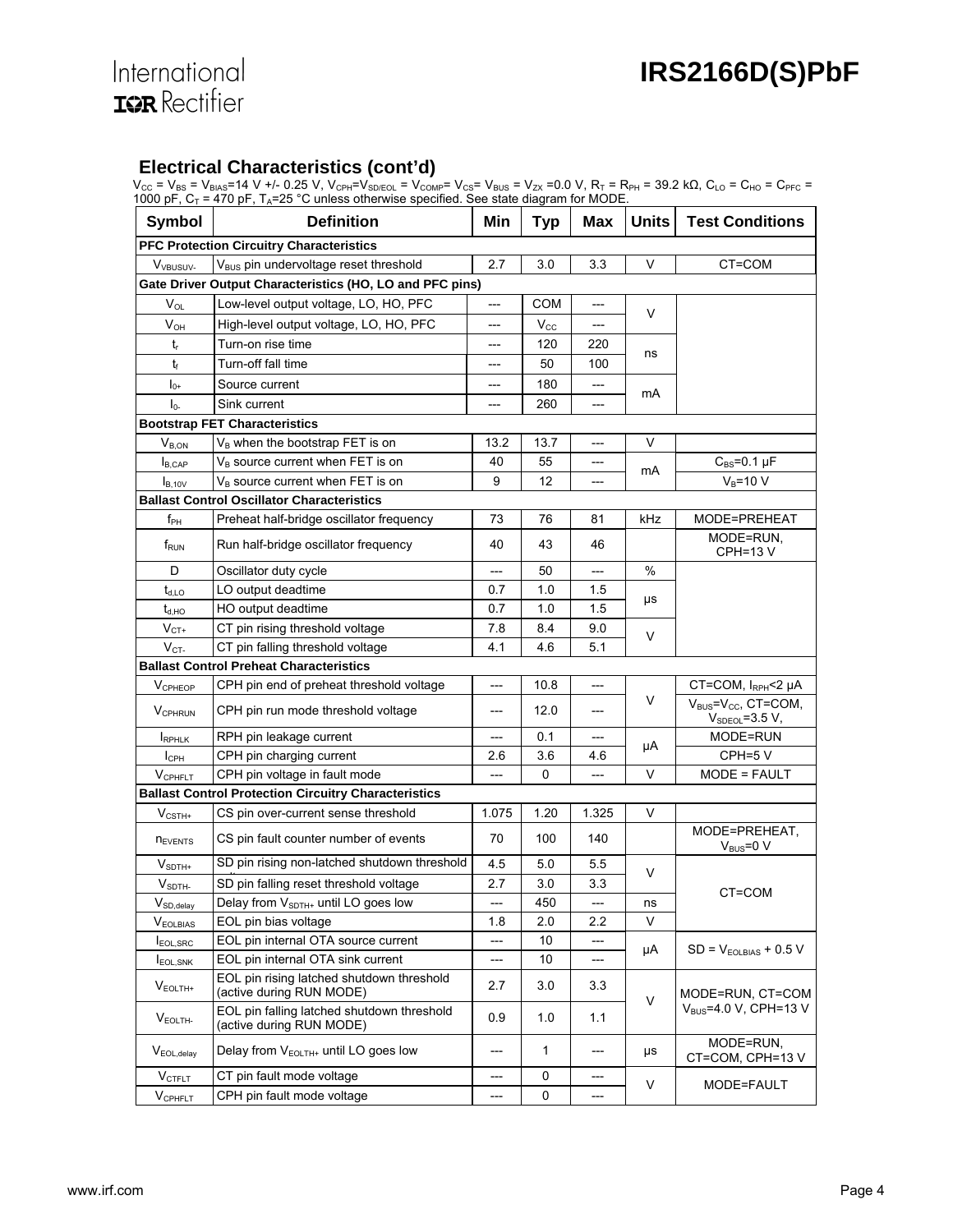## International **IGR** Rectifier





**Please Note: All values shown in block diagram are typical values only**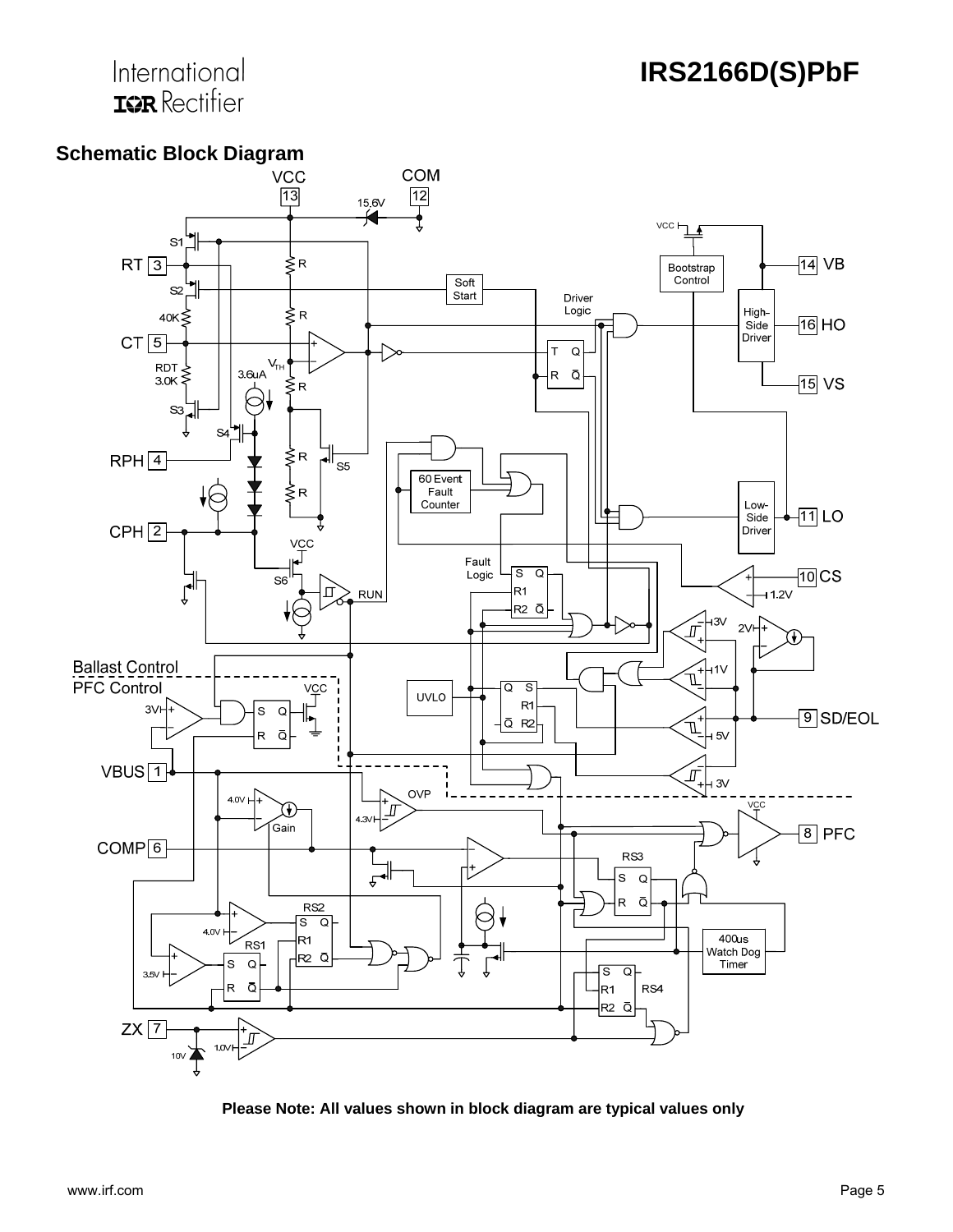

## **State Diagram**



All values are typical. Applies to application diagram on page 1.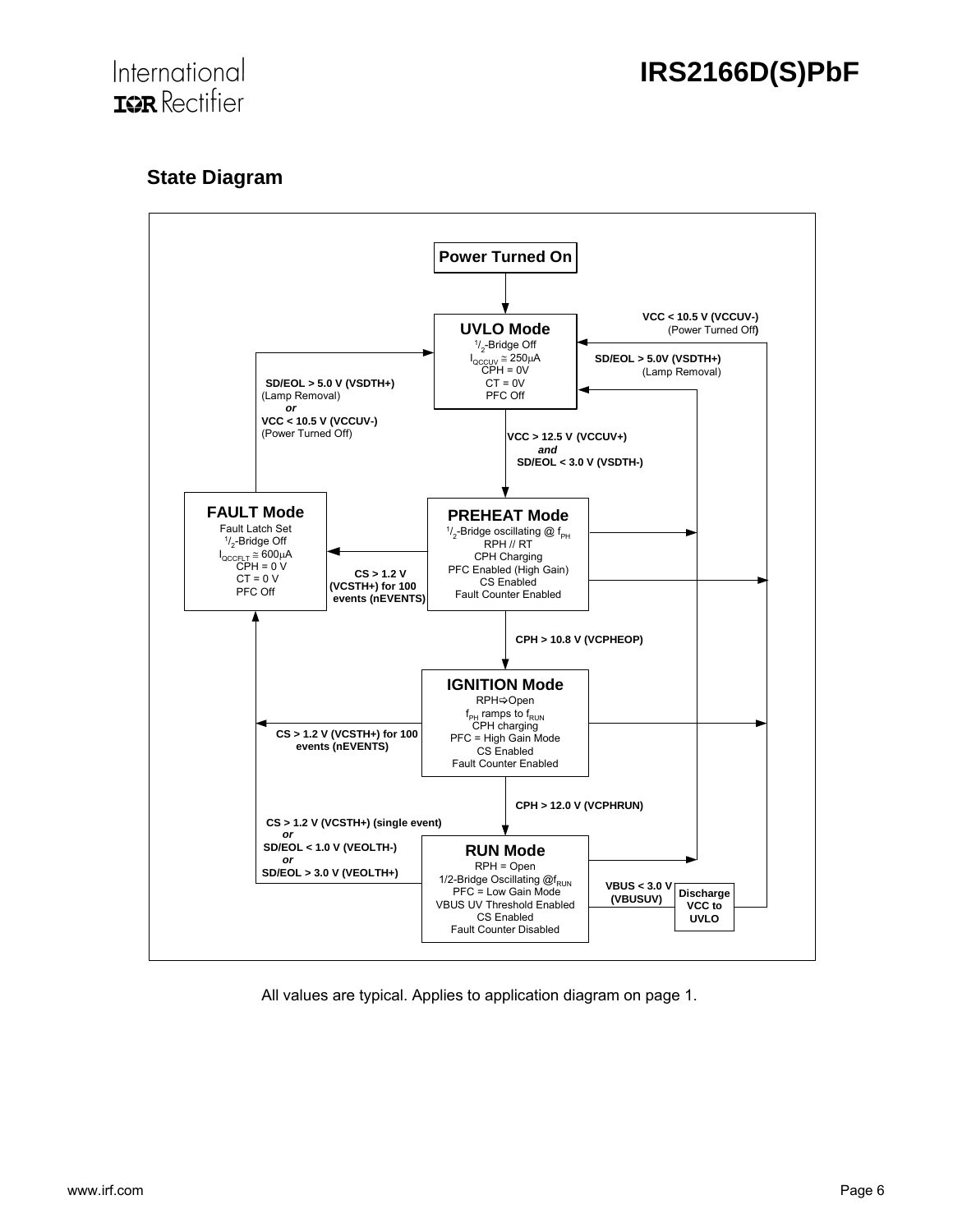# **International**<br>**IGR** Rectifier

| <b>VBUS</b><br>O                 | HO<br>16   | Pin# | Symbol      | Description                           |
|----------------------------------|------------|------|-------------|---------------------------------------|
| CPH                              | <b>VS</b>  | 1    | <b>VBUS</b> | DC bus sensing input                  |
| $\overline{2}$                   | 15         | 2    | <b>CPH</b>  | Preheat timing capacitor              |
| <b>RT</b>                        | <b>VB</b>  | 3    | <b>RT</b>   | Oscillator timing resistor            |
| 3                                | 14         | 4    | <b>RPH</b>  | Preheat frequency timing resistor     |
|                                  | <b>VCC</b> | 5    | <b>CT</b>   | Oscillator timing capacitor           |
| <u>၆</u><br>၆<br><b>RPH</b><br>4 | 13         | 6    | COMP        | PFC error amplifier compensation      |
|                                  |            | 7    | ZX          | PFC zero-crossing detection           |
| <b>CT</b><br>5                   | COM<br>12  | 8    | <b>PFC</b>  | PFC gate driver output                |
| 721<br>02                        |            | 9    | SD/EOL      | Shutdown/end of life densing circuit  |
| COMP<br><u>n/</u>                | LO         | 10   | CS.         | Half-bridge current sensing input     |
| 6                                | 11         | 11   | LO          | Low-side gate driver output           |
| ZX                               | <b>CS</b>  | 12   | <b>COM</b>  | IC power & signal ground              |
| $\overline{7}$                   | 10         | 13   | <b>VCC</b>  | Logic & low-side gate driver supply   |
| PFC                              | SD/FOL     | 14   | <b>VB</b>   | High-side gate driver floating supply |
| 8                                | 9          | 15   | <b>VS</b>   | High voltage floating return          |
|                                  |            | 16   | HO          | High-side gate driver output          |

## **Lead Assignments & Definitions**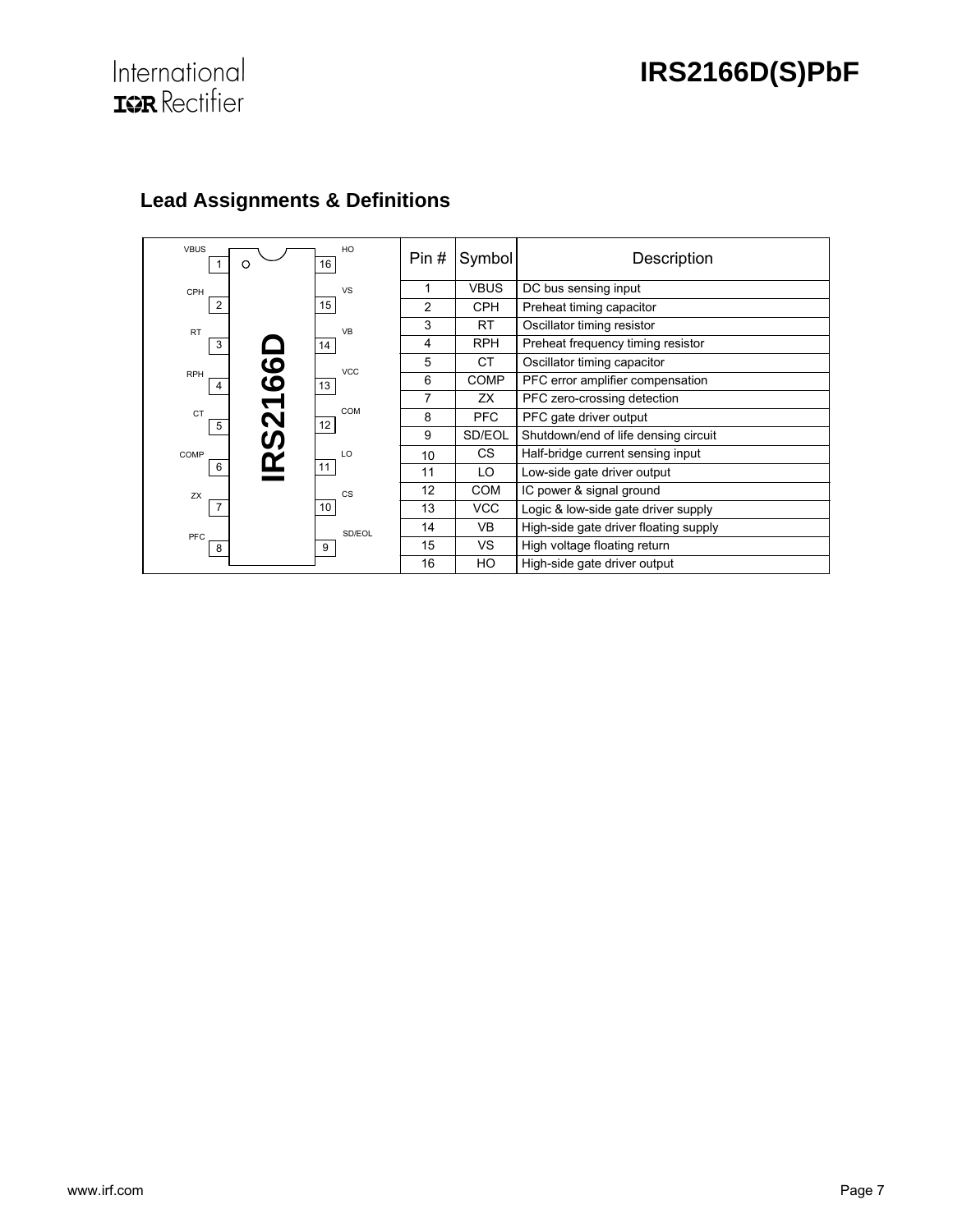



## **Timing Diagrams Ballast Section**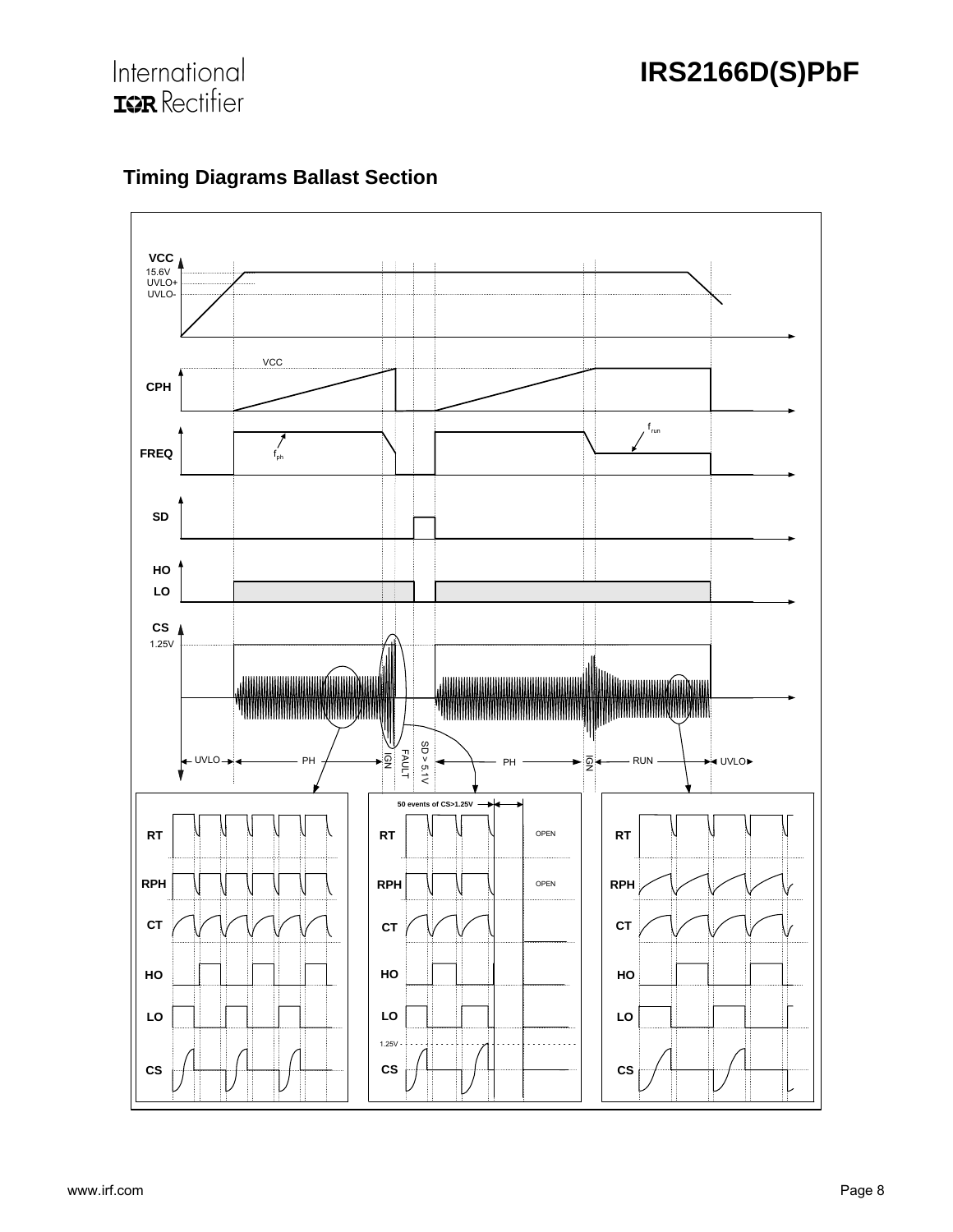## International **IGR** Rectifier

#### **I. Ballast Section Functional Description**

#### Undervoltage Lock-Out Mode (UVLO)

The undervoltage lock-out mode (UVLO) is defined as the state the IC is in when  $V_{CC}$  is below the turn-on threshold of the IC. To identify the different modes of the IC, refer to the State Diagram shown on page 7 of this document. The IRS2166D undervoltage lock-out is designed to maintain an ultra low supply current of 250  $\mu$ A ( $I_{\text{QCCUV}}$ ), and to guarantee the IC is fully functional before the high and low side output drivers are activated. Fig. 1 shows an efficient supply voltage using the start-up current of the IRS2166D together with a charge pump from the ballast output stage  $(R_{SUPPIY}, C_{VCC}, D_{CP1}$ , and  $D_{CP2}$ ).



**Fig. 1:** Start-up and supply circuitry

The start-up capacitor  $(C_{\text{VCC}})$  is charged by current through supply resistor  $(R_{\text{SUPPLY}})$  minus the start-up current drawn by the IC. This resistor is chosen to set the line input voltage turn-on threshold for the ballast. Once the capacitor voltage on  $V_{CC}$  reaches the start-up threshold  $V_{\text{CCUV}}$ +, and the SD pin is below 3.0 V ( $V_{\text{SDTH}}$ ), the IC turns on and HO and LO begin to oscillate. The capacitor begins to discharge due to the increase in IC operating current (Fig. 2).

During the discharge cycle, the rectified current from the charge pump charges the capacitor above the IC turn-off threshold. The charge pump and the internal 15.6 V  $(V_{CLAMP})$  zener clamp of the IC take over as the supply voltage. The start-up capacitor and snubber capacitor must be selected such that enough supply current is available over all ballast operating conditions. A supply capacitor ( $C_{\text{BOOT}}$ ) comprises the supply voltage for the high side driver circuitry. To guarantee that the high-side supply is charged up before the first pulse on pin HO, the first pulse from the output drivers comes from the LO pin. During undervoltage lock-out mode, the high- and low-side driver outputs HO and LO are both low, pin CT is connected internally to COM to disable the oscillator, and pin CPH is connected internally to COM for resetting the preheat time.



Fig. 2: Supply capacitor (C<sub>VCC</sub>) voltage

## Preheat Mode (PH)

The preheat mode is defined as the state the IC is in when the lamp filaments are being heated to their correct emission temperature. This is necessary for maximizing lamp life and reducing the required ignition voltage. The IRS2166D enters preheat mode when V<sub>cc</sub> exceeds the UVLO positive-going threshold V<sub>ccuv+</sub>. HO and LO begin to oscillate at the preheat frequency with 50% duty cycle and with a deadtime which is set by the value of the external timing capacitor,  $C_T$ , and internal deadtime resistor,  $R<sub>DT</sub>$ . Pin CPH is disconnected from COM and an internal 3.6  $\mu$ A ( $I_{\text{CPH}}$ ) current source (Fig. 3) charges the external preheat timing capacitor on CPH linearly. The over-current protection on pin CS is enabled during preheat. The preheat frequency is determined by the parallel combination of resistors  $R<sub>T</sub>$  and  $R<sub>PH</sub>$ , together with timing capacitor  $C_T$ .  $C_T$  charges and discharges between  $1/3$  (V<sub>CT</sub>) and 3/5 (V<sub>CT+</sub>) of V<sub>CC</sub> (see Timing Diagram, page 9).  $C_T$  is charged exponentially through the parallel combination of  $R<sub>T</sub>$  and  $R<sub>PH</sub>$  connected internally to  $V_{CC}$  through MOSFET S1. The charge time of CT from  $1/3$  to  $3/5$  V<sub>cc</sub> is the on-time of the respective output gate driver, HO or LO. Once  $C_T$  exceeds 3/5 V<sub>CC</sub>, MOSFET S1 is turned off, disconnecting  $R_T$  and  $R_{PH}$  from  $V_{\text{CC}}$ .  $C_{\text{T}}$  is then discharged exponentially through an internal resistor,  $R_{DT}$ , through MOSFET S3 to COM. The discharge time of  $C_T$  from 3/5 to 1/3  $V_{CC}$  is the deadtime (both off) of the output gate drivers, HO and LO. The selected value of  $C_T$  and  $R_{DT}$  program the desired deadtime (see Design Equations, page 15, Equations 1 and 2). Once  $C_T$  discharges below 1/3  $V_{CC}$ , MOSFET S3 is turned off, disconnecting  $R_{DT}$  from COM, and MOSFET S1 is turned on, connecting  $R_T$  and  $R_{PH}$  again to  $V_{CC}$ . The frequency remains at the preheat frequency until the voltage on pin  $C_{PH}$  exceeds 10 V and the IC enters ignition mode. During the preheat mode, both the overcurrent protection and the DC bus undervoltage reset are enabled when pin  $C_{PH}$  exceeds 12 V (V<sub>CPHRUN</sub>).

## Ignition Mode (IGN)

The ignition mode is defined as the state the IC is in when a high voltage is being established across the lamp necessary for igniting the lamp. The IRS2166D enters ignition mode when the voltage on pin CPH exceeds 10.8 V ( $V_{\text{CPHEOP}}$ ). Pin CPH is connected internally to the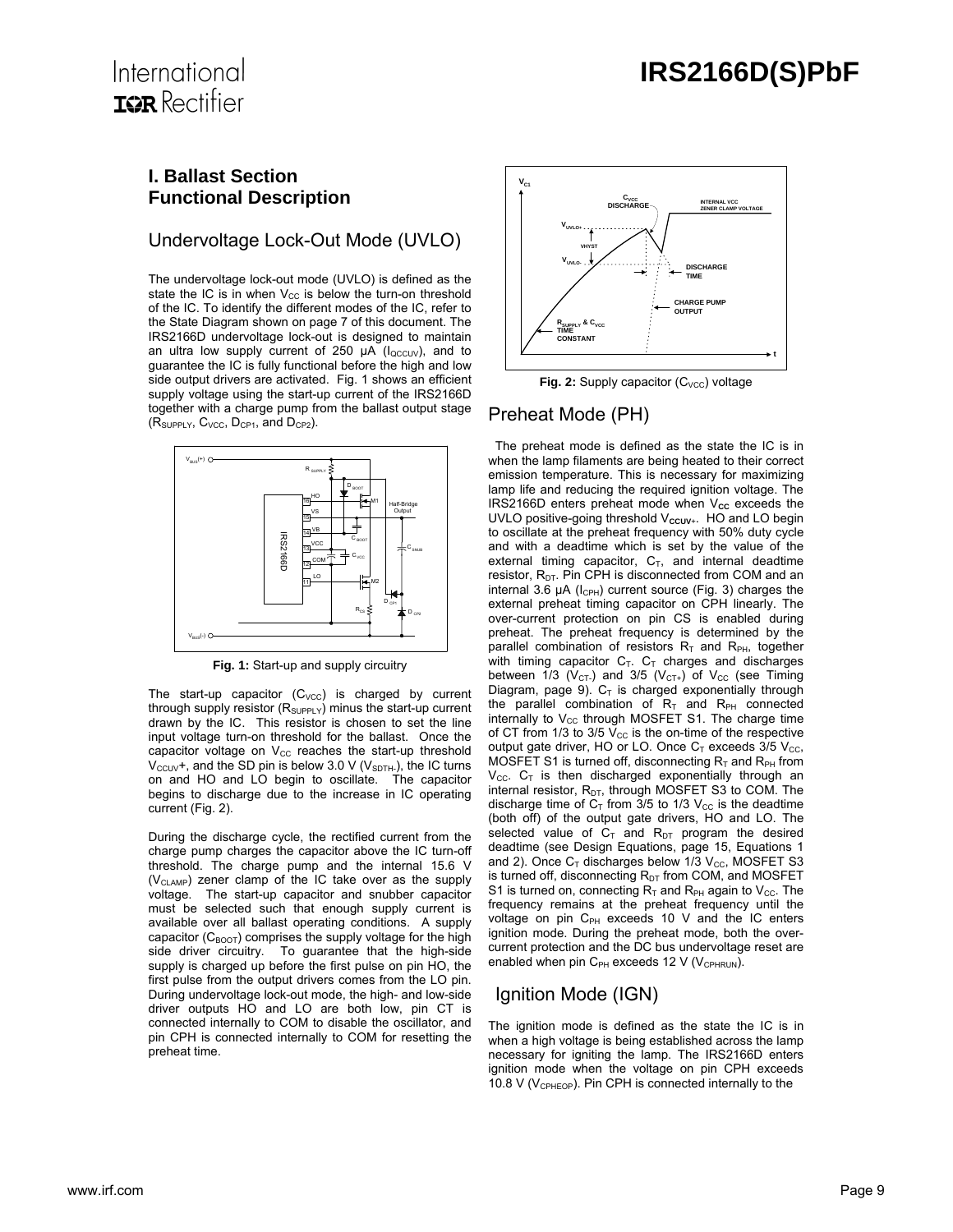## International **IOR** Rectifier



**Fig. 3:** Preheat circuitry

gate of a p-channel MOSFET (S4) (see Fig. 4) that connects pin RPH with pin RT. As pin CPH exceeds 10.8  $V$  (V<sub>CPHEOP</sub>), the gate-to-source voltage of MOSFET S4 begins to fall below the turn-on threshold of S4. As pin CPH continues to ramp towards V<sub>cc</sub>, switch S4 turns off slowly. This results in resistor  $R_{PH}$  being disconnected smoothly from resistor  $R<sub>T</sub>$ , which causes the operating frequency to ramp smoothly from the preheat frequency, through the ignition frequency, to the final run frequency. The over-current threshold on pin CS will protect the ballast against a non-strike or open-filament lamp fault condition. The voltage on pin CS is defined by the lower half-bridge MOSFET current flowing through the external current sensing resistor  $R_{CS}$ . The resistor  $R_{CS}$  therefore programs the maximum allowable peak ignition current (and therefore peak ignition voltage) of the ballast output stage. The peak ignition current must not exceed the maximum allowable current ratings of the output stage MOSFETs. Should this voltage exceed the internal threshold of 1.20 V ( $V_{\text{CSTH+}}$ ), the internal fault counter begins counting the number of of sequential over-current faults (see timing diagram). If the number of over-current faults exceeds 50 ( $n_{EVENTS}$ ), the IC will enter FAULT mode and gate driver outputs HO, LO and PFC will be latched low.

#### Run Mode (RUN)

Once the lamp has successfully ignited, the ballast enters run mode. The run mode is defined as the state the IC is in when the lamp arc is established and the lamp is being driven to a given power level. The run mode oscillating frequency is determined by the timing resistor  $R<sub>T</sub>$  and timing capacitor  $C_T$  (see Design Equations, page 15). Should hard-switching occur at the half-bridge at any time due to an open-filament or lamp removal, the voltage across the current sensing resistor,  $R_{\text{cs}}$ , will exceed the internal threshold of 1.20 V ( $V_{CSTH+}$ ) and the fault counter will begin counting (see timing diagram). Should the number of consecutive over-current faults exceed 50  $(n_{EVENTS})$ , the IC will enter fault mode and gate driver outputs HO, LO and PFC will be latched low.



**Fig.4:** Ignition circuitry

#### DC Bus Undervoltage Reset

Should the DC bus decrease too low during a brown-out line condition or over-load condition, the resonant output stage to the lamp can shift near or below resonance. This can produce hard-switching at the half-bridge which can damage the half-bridge switches or, the DC bus can decrease too far and the lamp can extinguish. To protect against this, the VBUS pin includes a 3.0 V undervoltage threshold  $(V_{\text{BUSUV}})$ . Should the voltage at the VBUS pin decrease below 3.0 V,  $V_{CC}$  will be discharged below the  $V<sub>CCUV</sub>$  threshold and all gate driver outputs will be latched low.

For proper ballast design, the designer should design the PFC section such that the DC bus does not drop until the AC line input voltage falls below the rated input voltage of the ballast (see PFC section). When correctly designed, the voltage measured at the VBUS pin will decrease below the internal 3.0 V threshold (VBUSUV) and the ballast will turn off cleanly. The pull-up resistor to  $V_{\text{CC}}$  $(R_{SUPPIY})$  will then turn the ballast on again when the AC input line voltage increases to the minimum specified value causing  $V_{CC}$  to exceed  $V_{CCUV}$ +.

R<sub>SUPPLY</sub> should be set to turn the ballast on at the minimum specified ballast input voltage. The PFC should then be designed such that the DC bus decreases at an input line voltage that is lower than the minimum specified ballast input voltage. This hysteresis will result in clean turn-on and turn-off of the ballast.

## SD/EOL and CS Fault Mode (FAULT)

Should the voltage at the SD/EOL pin exceed 3.0 V  $(V_{EOLTH+})$  or decrease below 1.0 V ( $V_{EOLTH-}$ ) during run mode, an end-of-life (EOL) fault condition has occurred and the IC enters fault mode. LO, HO, and PFC gate driver outputs are all latched off in the 'low' state.  $C_{PH}$  is discharged to COM for resetting the preheat time. To exit fault mode,  $V_{CC}$  can be decreased below  $V_{CCUV}$  (ballast power off) or the SD pin can be increased above 5.0 V  $(V<sub>SDTH+</sub>)$  (lamp removal). Either of these will force the IC to enter UVLO mode (see State Diagram, page 7). Once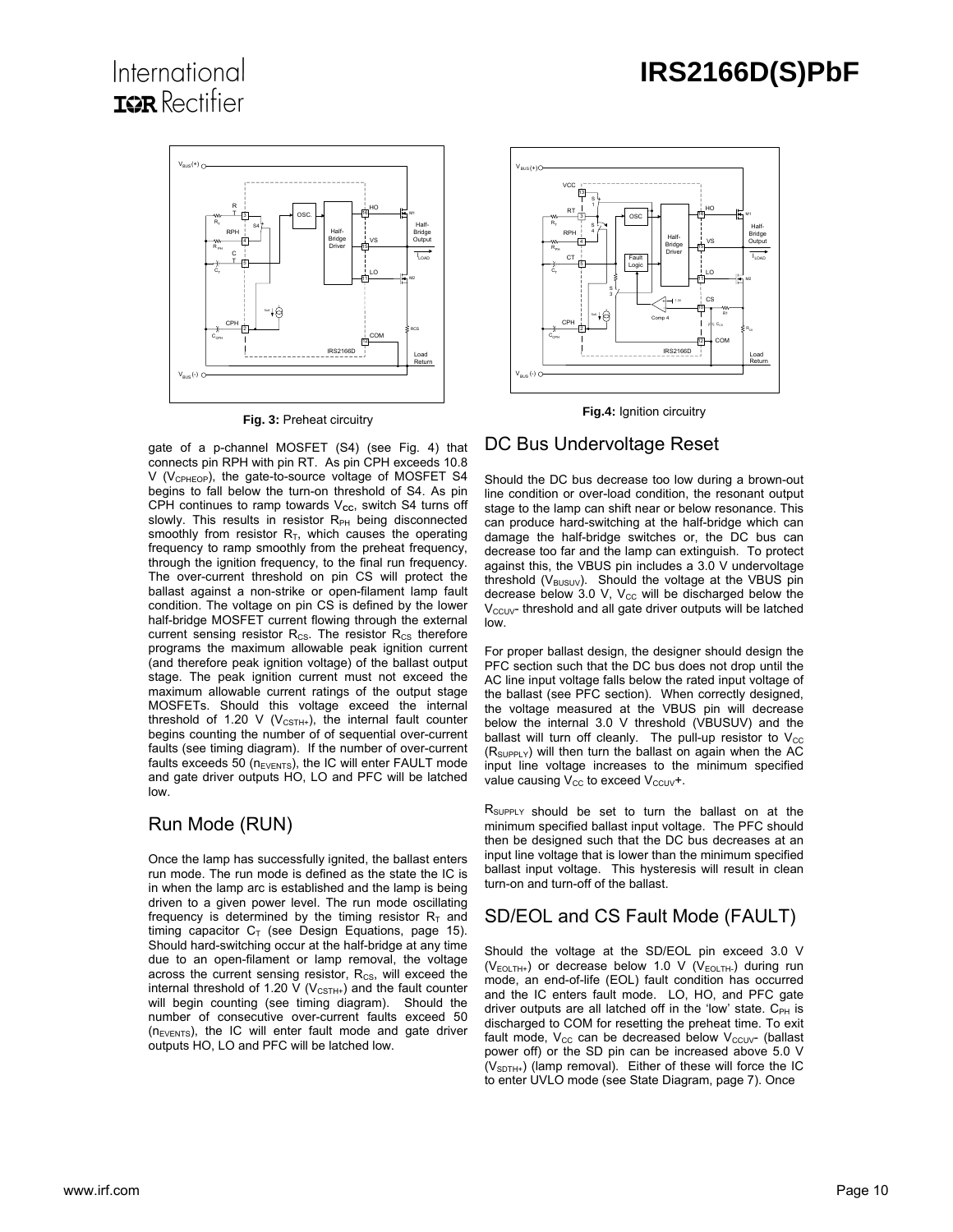$V_{CC}$  is above  $V_{CCUV}$ + (ballast power on) and SD is pulled above 5.0 V ( $V_{SDTH+}$ ) and back below 3.0 V ( $V_{SDTH-}$ ) (lamp

International **IOR** Rectifier

> re-insertion), the IC will enter preheat mode and begin oscillating again. The current sense function will force the IC to enter fault mode only after the voltage at the CS pin has been greater than 1.20 V ( $V_{\text{CSTH+}}$ ) for 100 ( $n_{\text{EVENTS}}$ ) consecutive cycles of LO. The over-current function at the CS pin (see Fig. 5) will only consecutive cycles of LO. The overcurrent function at the CS pin (see Fig. 5) will only work with over-current events that occur during the LO on-time.

> If the over-current faults are not consecutive, then the internal fault counter will count back down each cycle when there is no fault present. Should an over-current fault occur only for a few cycles and then not occur again, the counter will eventually count back down to zero. The over-current fault counter is enabled during preheat and ignition modes and disabled during run mode. During run mode, the IC will enter fault mode after a single overcurrent event at the CS pin.

#### **II. PFC Section Functional Description**

In most electronic ballasts it is necessary to have the circuit act as a pure resistive load to the AC input line voltage. The degree to which the circuit matches a pure resistor is measured by the phase shift between the input voltage and input current and how well the shape of the input current waveform matches the shape of the sinusoidal input voltage. The cosine of the phase angle between the input voltage and input current is defined as the power factor (PF), and how well the shape of the input current waveform matches the shape of the input voltage is determined by the total harmonic distortion (THD). A power factor of 1.0 (maximum) corresponds to zero phase shift and a THD of 0% represents a pure sinewave (no distortion). For this reason it is desirable to have a high PF and a low THD. To achieve this, the IRS2166D includes an active power factor correction (PFC) circuit which, for an AC line input voltage, produces an AC line input current.

The control method implemented in the IRS2166D is for a boost-type converter (Fig. 6) running in critical-conduction mode (CCM). This means that during each switching cycle of the PFC MOSFET, the circuit waits until the inductor current discharges to zero before turning the PFC MOSFET on again. The PFC MOSFET is turned on and off at a much higher frequency (>10 kHz) than the line input frequency (50 Hz to 60 Hz).



**Fig. 6:** Boost-type PFC circuit



When the switch  $M<sub>PEC</sub>$  is turned on, the inductor  $L<sub>PEC</sub>$  is connected between the rectified line input (+) and (-) causing the current in  $L_{PFC}$  to charge up linearly. When  $M<sub>PFC</sub>$  is turned off,  $L<sub>PFC</sub>$  is connected between the rectified line input  $(+)$  and the DC bus capacitor  $C_{\text{BUS}}$  (through diode D<sub>PFC</sub>) and the stored current in L<sub>PFC</sub> flows into C<sub>BUS</sub>. As  $M<sub>PFC</sub>$  is turned on and off at a high-frequency, the voltage on C<sub>BUS</sub> charges up to a specified voltage. The feedback loop of the IRS2166D regulates this voltage to a fixed value by continuously monitoring the DC voltage and adjusting the on-time of  $M<sub>PFC</sub>$  accordingly. For an increasing DC bus the on-time is decreased, and for a decreasing DC bus the on-time is increased. negative feedback control is performed with a slow loop speed and a low loop gain such that the average inductor current smoothly follows the low-frequency line input voltage for high power factor and low THD. The on-time of M<sub>PFC</sub> therefore appears to be fixed (with an additional modulation to be discussed later) over several cycles of the line voltage. With a fixed on-time, and an off-time determined by the inductor current discharging to zero, the result is a system where the switching frequency is free-running and constantly changing from a high frequency near the zero crossing of the AC input line voltage, to a lower frequency at the peaks (Fig. 7).



**Fig. 7:** Sinusoidal line input voltage (solid line), triangular PFC inductor current and smoothed sinusoidal line input current (dashed line) over one half-cycle of the line input voltage

When the line input voltage is low (near the zero crossing), the inductor current will charge up to a small amount and the discharge time will be fast resulting in a high switching frequency. When the input line voltage is high (near the peak), the inductor current will charge up to a higher amount and the discharge time will be longer giving a lower switching frequency. The triangular PFC inductor current is then smoothed by the EMI filter to produce a sinusoidal line input current.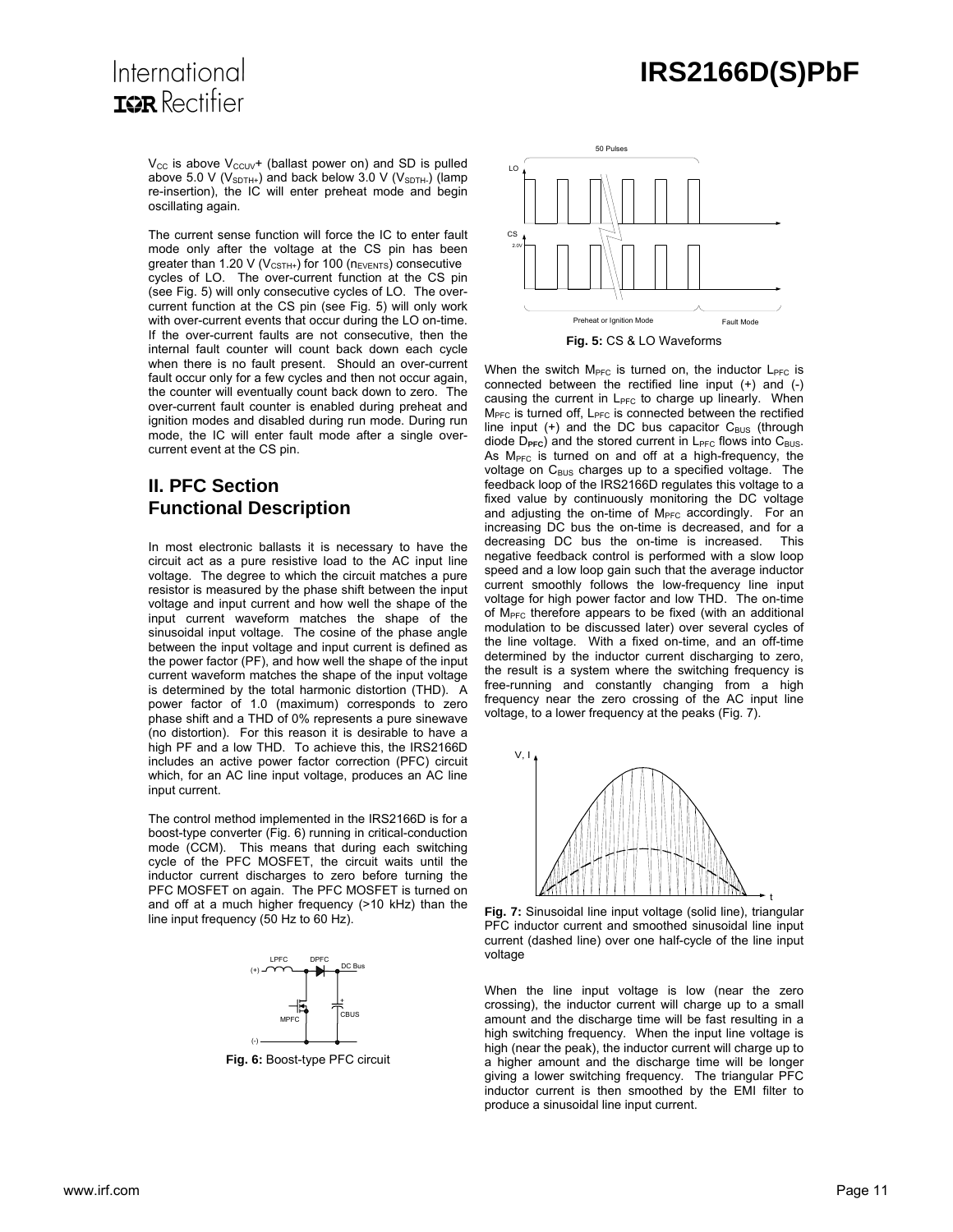

The PFC control circuit of the IRS2166D (Fig. 8) only requires four control pins: VBUS, COMP, ZX and PFC. The VBUS pin is for sensing the DC bus voltage (via an external resistor voltage divider), the COMP pin programs the on-time of M<sub>PFC</sub> and the speed of the feedback loop, the ZX pin detects when the inductor current discharges to zero (via a secondary winding from the PFC inductor), and the PFC pin is the low-side gate driver output for  $M<sub>PFC</sub>$ .



**Fig. 8:** IRS2166D simplified PFC control circuit

The VBUS pin is regulated against a fixed internal 4.0 V reference voltage ( $V_{\text{BUSREG}}$ ) for regulating the DC bus voltage (Fig. 9). The feedback loop is performed by an operational transconductance amplifier (OTA) that sinks or sources a current to the external capacitor at the COMP pin. The resulting voltage on the COMP pin sets the threshold for the charging of the internal timing capacitor (C1) and therefore programs the on-time of M<sub>PFC</sub>. During preheat and ignition modes of the ballast section, the gain of the OTA is set to a high level to raise the DC bus level quickly and to minimize the transient on the DC bus which can occur during ignition. During run mode, the gain is then decreased to a lower level necessary for achieving high power factor and low THD.



**Fig. 9:** IRS2166D detailed PFC control circuit

The off-time of  $M<sub>PFC</sub>$  is determined by the time it takes the L<sub>PFC</sub> current to discharge to zero. This zero current level is detected by a secondary winding on  $L_{\text{PFC}}$  which is connected to the ZX pin. A positive-going edge exceeding the internal 2 V threshold  $(V_{ZXTH+})$  signals the beginning of the off-time. A negative-going edge on the ZX pin falling below ( $V_{ZXTH+}$  -  $V_{ZXHYS}$ ) will occur when the L<sub>PFC</sub> current discharges to zero which signals the end of

the off-time and M<sub>PFC</sub> is turned on again (Fig. 10). The cycle repeats itself indefinitely until the PFC section is disabled due to a fault detected by the ballast section (fault mode), an over-voltage or undervoltage condition on the DC bus, or, the negative transition of ZX pin voltage does not occur. Should the negative edge on the ZX pin not occur, M<sub>PFC</sub> will remain off until the watch-dog timer forces a turn-on of M<sub>PFC</sub> for an on-time duration programmed by the voltage on the COMP pin. The watch-dog pulses occur every 400  $\mu$ s (t<sub>wD</sub>) indefinitely until a correct positive- and negative-going signal is detected on the ZX pin and normal PFC operation is resumed.



**Fig. 10:** LPFC current, PFC pin and ZX pin timing diagram

A fixed on-time of M<sub>PFC</sub> over an entire cycle of the line input voltage produces a peak inductor current which naturally follows the sinusoidal shape of the line input voltage. The smoothed averaged line input current is in phase with the line input voltage for high power factor but the total harmonic distortion (THD), as well as the individual higher harmonics, of the current can still be too high. This is mostly due to cross-over distortion of the line current near the zero-crossings of the line input voltage. To achieve low harmonics which are acceptable to international standard organizations and general market requirements, an additional on-time modulation circuit has been added to the PFC control. This circuit dynamically increases the on-time of M<sub>PFC</sub> as the line input voltage nears the zero-crossings (Fig. 11). This causes the peak L<sub>PFC</sub> current, and therefore the smoothed line input current, to increase slightly higher near the zero-crossings of the line input voltage. This reduces the amount of cross-over distortion in the line input current which reduces the THD and higher harmonics to low levels.

#### **Over-Voltage Protection (OVP)**

Should over-voltage occur on the DC bus causing the VBUS pin to exceed the internal 4.3 V threshold ( $V_{\text{BUSOV+}}$ ), the PFC output is disabled (set to a logic 'low'). When the DC bus decreases again causing the VBUS pin to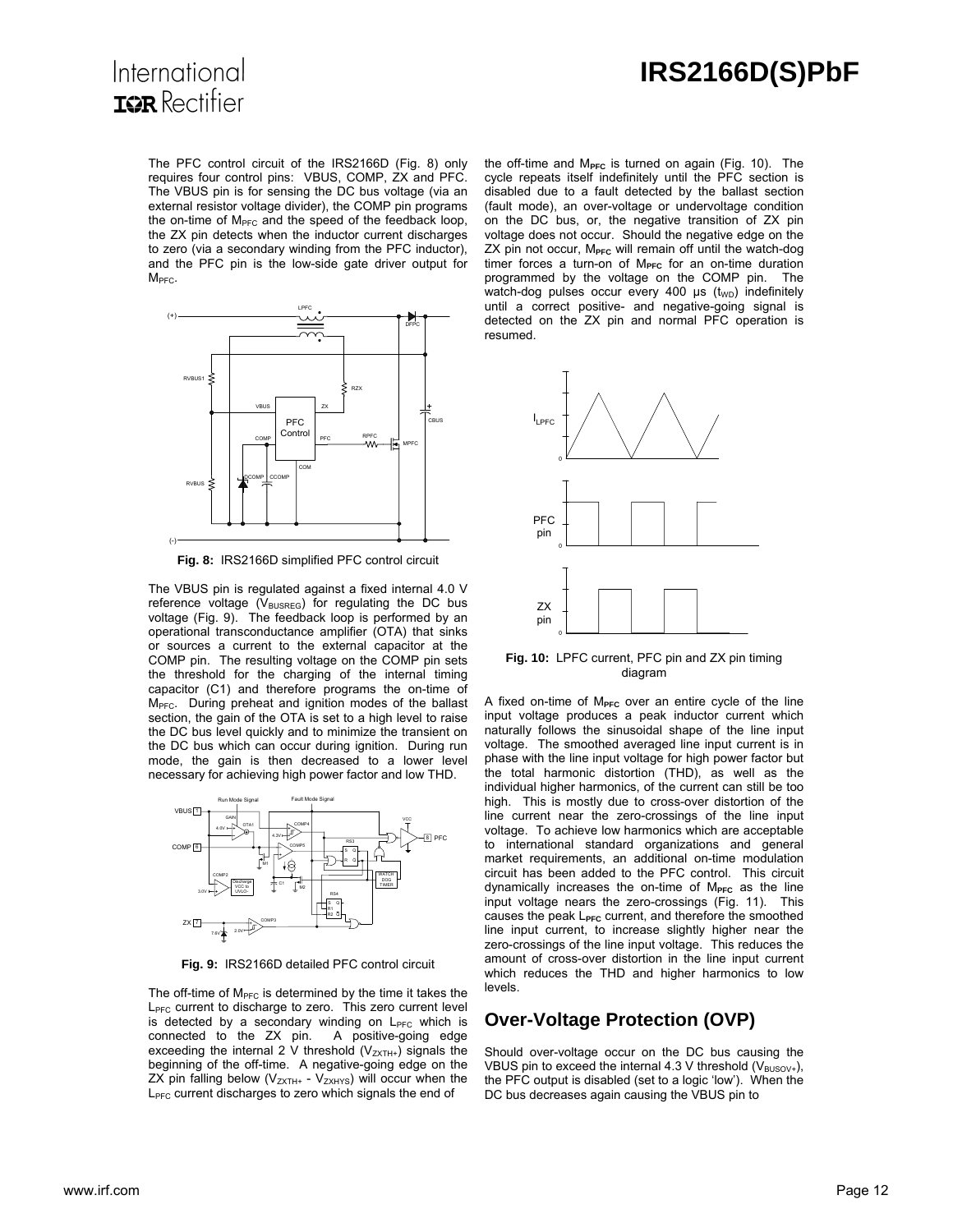

**Fig. 12:** On-time modulation near the zero-crossings

decrease below the internal 4.0 V threshold ( $V_{\text{BUSREG}}$ ), a watch-dog pulse is forced on the PFC pin and normal PFC operation is resumed.

#### **Undervoltage Reset (UVR)**

When the line input voltage is decreased, interrupted or a brown-out condition occurs, the PFC feedback loop causes the on-time of  $M<sub>PEC</sub>$  to increase in order to keep the DC bus constant. Should the on-time increase too far, the resulting peak currents in  $L_{\text{PFC}}$  can exceed the saturation current limit of  $L_{PFC}$ .  $L_{PFC}$  will then saturate and very high peak currents and di/dt levels will occur. To prevent this, the maximum on-time is limited by limiting the maximum voltage on the COMP pin with an external zener diode  $D_{COMP}$  (Fig. 8). As the line input voltage decreases, the COMP pin voltage and therefore the ontime will eventually limit. The PFC can no longer supply enough current to keep the DC bus fixed for the given load power and the DC bus will begin to drop. Decreasing the line input voltage further will cause the VBUS pin to eventually decrease below the internal 3 V threshold (V<sub>BUSUV</sub>) (Fig. 9). When this occurs, V<sub>cc</sub> is discharged internally below  $V_{\text{CCUV}}$ , the IRS2166D enters UVLO mode and both the PFC and ballast sections are disabled (see State Diagram). The start-up supply resistor to V<sub>cc</sub>, together with the micro-power start-up current of the IRS2166D, determines the line input turnon voltage. This should be set such that the ballast turns on at a line voltage level above the undervoltage turn-off level,  $V_{\text{CCUV+}}$ . It is the correct selection of the value of the supply resistor to V<sub>cc</sub> and the zener diode on the COMP pin that correctly program the on and off line input voltage thresholds for the ballast. With these thresholds correctly set, the ballast will turn off due to the 3.0 V undervoltage threshold ( $V_{\text{BUSUV}}$ ) on the VBUS pin, and on again at a higher liine input voltage (hysterisis) due to the supply resistor to V<sub>cc</sub>. This hysterisis will result in a proper reset of the ballast without flickering of the lamp, bouncing of the DC bus or re-ignition of the lamp when the DC bus is too low.

#### **Over-Current Protection (OCP)**

In case of fast on/off interruptions of the mains input voltage, or, during normal lamp ignition, the DC bus voltage level can decrease below the instantaneous rectified line voltage. Should this occur, the PFC inductor current and PFC MOSFET current can increase to high levels causing the PFC inductor to saturate and/or the PFC MOSFET to become damaged. During fast on/off interruptions of the mains input voltage, the DC bus can drop during the time when the mains input voltage is interrupted (off). Since VCC is still above UVLO-, the IC will continue to operate and will increase the COMP pin voltage to increase the PFC MOSFET on-time due to the dropping of the DC bus. When the mains voltage returns again quickly (before VCC reaches UVLO-), the on-time of the PFC MOSFET is too long for the given mains input voltage level resulting in high PFC inductor and MOSFET currents that can saturate the inductor and/or damage the PFC MOSFET (Fig. 13).





During lamp ignition, the DC bus can drop below the rectified AC line voltage causing current to conduct directly from the output of the rectifier, through the PFC inductor and diode, to the DC bus capacitor. This results in a low-frequency offset of current in the PFC inductor. Since the zero-crossing detection circuit only detects the high-frequency zero-crossing of the inductor current, the PFC MOSFET will turn on again each cycle before the inductor current has reached zero. This causes the PFC to work in a continuous conduction mode and the sum of the low-frequency and high-frequency components of current can saturate the PFC inductor and/or damage the PFC MOSFET. To protect against these conditions, a current sense resistor (ROC) must be inserted between the source of the PFC MOSFET and ground, and a series diode (DOC) and limiting resistor (RD) connected from the top of the current sensing resistor to the VBUS pin (Fig. 14).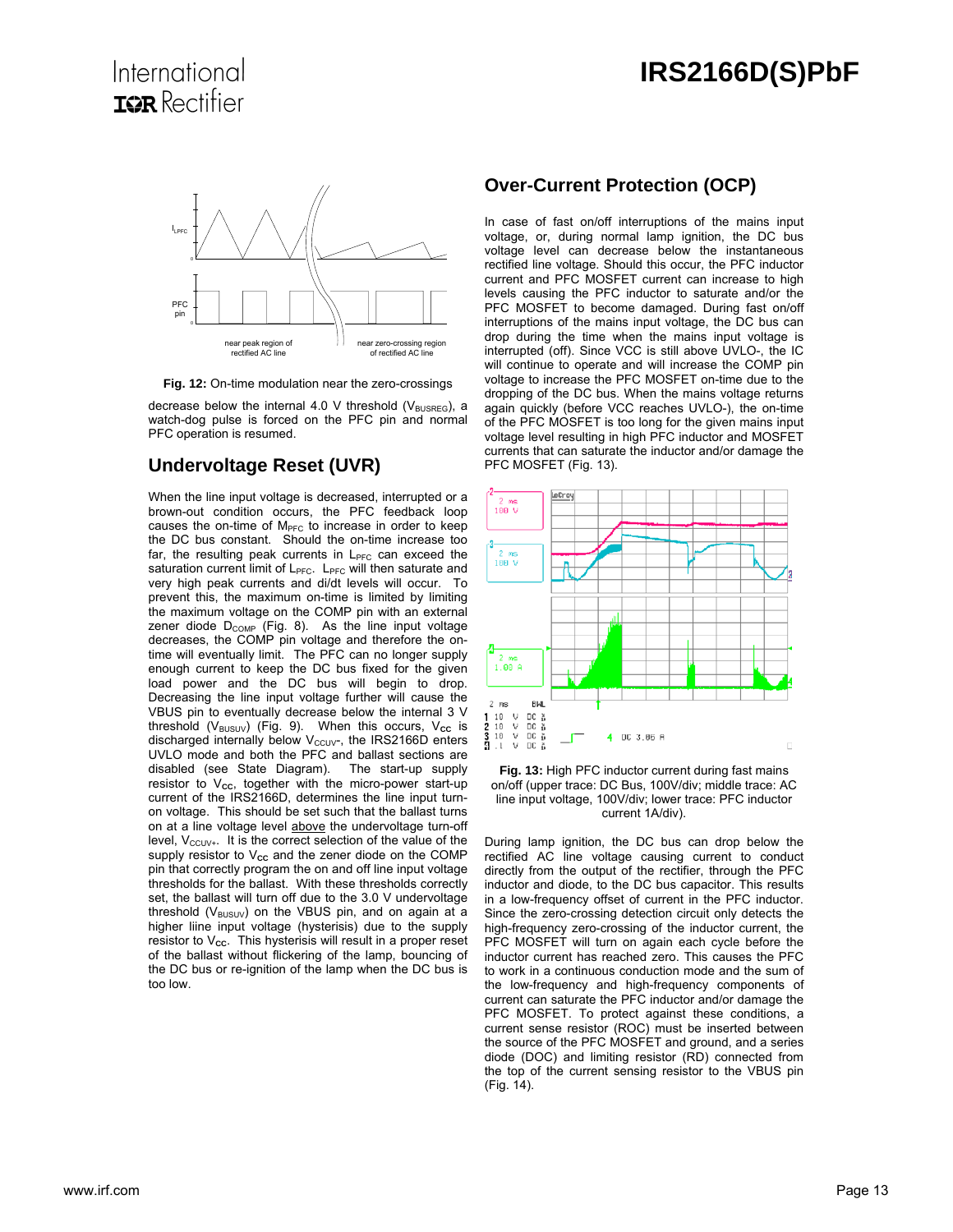## International **IOR** Rectifier



**Fig. 14:** External over-current protection circuit

Should high currents occur, the voltage across the currentsensing resistor will exceed 4.3V over-voltage protection threshold at the VBUS pin and the PFC MOSFET will turn off safely limiting the current. The watch-dog timer will then restart the PFC as normal (Fig. 15). The current sensing resistor value should be selected such that the over-current protection does not false trip during normal operation over the entire line voltage and load range. A current-sensing resistor value of 1.0 ohm, for example, will set the over-current threshold to about 5 A peak.



**Fig. 15:** PFC inductor current limited using over-current protection circuit (upper trace: DC Bus, 100V/div; middle trace: AC line input voltage, 100V/div; lower trace: PFC inductor current 1A/div).

The effect that these line and load conditions have on the performance of the ballast depends on the saturation level of the PFC inductor, the selection of the PFC MOSFET, the DC bus capacitor value, the maximum on-time limit set by the DZCOMP, and, how fast VCC decreases below UVLO-.

For these reasons, the ballast designer should perform these mains interrupt and ignition tests carefully to determine the correct current-sensing resistor value and determine the robustness of their final design.

#### **Ballast Design Equations**

Note: The results from the following design equations can differ slightly from experimental measurements due to IC tolerances, component tolerances, and oscillator overand under-shoot due to internal comparator response time.

#### Step 1: Program Deadtime

The deadtime between the gate driver outputs HO and LO is programmed with timing capacitor  $C_T$  and an internal deadtime resistor  $R_{DT}$ . The deadtime is the discharge time of capacitor  $C_T$  from 3/5  $V_{cc}$  to 1/3  $V_{cc}$ and is given as:

$$
t_{DT} = C_T \cdot 1475 \tag{s} \tag{1}
$$

or

$$
C_T = \frac{t_{DT}}{1475} \tag{F} \tag{2}
$$

#### Step 2: Program Run Frequency

The final run frequency is programmed with timing resistor  $R_T$  and timing capacitor  $C_T$ . The charge time of capacitor  $C_T$  from 1/3  $V_{cc}$  to 3/5  $V_{cc}$  determines the ontime of HO and LO gate driver outputs. The run frequency is therefore given as:

$$
f_{RUN} = \frac{1}{2 \cdot C_T (0.51 \cdot R_T + 1475)} \quad \text{[Hz]} \quad (3)
$$

or

$$
R_T = \frac{1}{1.02 \cdot C_T \cdot f_{RUN}} - 2892 \qquad [\Omega] \quad (4)
$$

#### **Step 3: Program Preheat Frequency**

The preheat frequency is programmed with timing resistors  $R_T$  and  $R_{PH}$ , and timing capacitor  $C_T$ . The timing resistors are connected in parallel internally for the duration of the preheat time. The preheat frequency is therefore given as: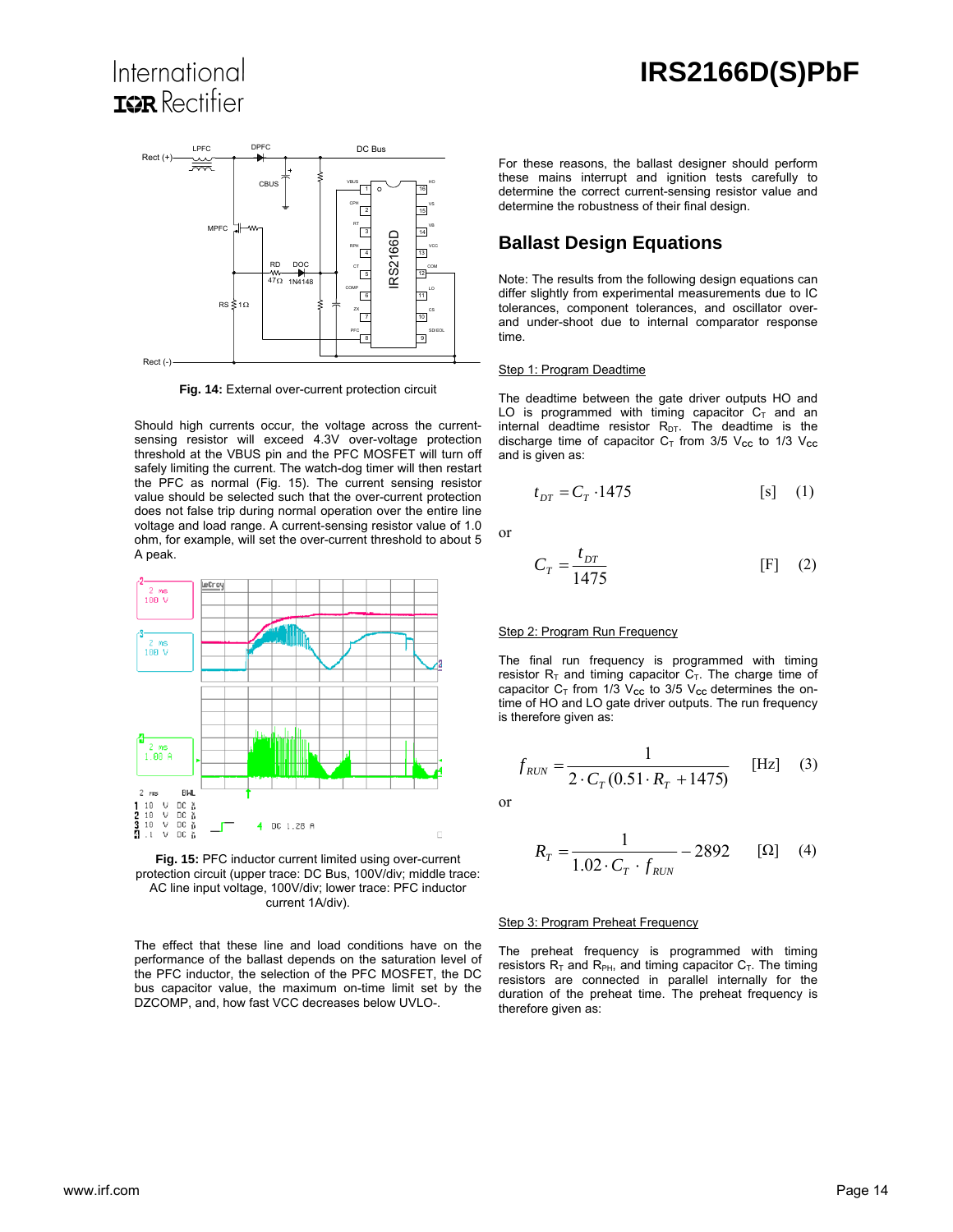$$
f_{PH} = \frac{1}{2 \cdot C_T \cdot \left(\frac{0.51 \cdot R_T \cdot R_{PH}}{R_T + R_{PH}} + 1475\right)}
$$
\n[Hz] (5)

or

$$
R_{PH} = \frac{\left(\frac{1}{1.02 \cdot C_T \cdot f_{PH}} - 2892\right) \cdot R_T}{R_T - \left(\frac{1}{1.02 \cdot C_T \cdot f_{PH}} - 2892\right)}
$$
\n
$$
\left[\Omega\right] \quad (6)
$$

where,

| $VBUS$      | = DC bus voltage                                              |
|-------------|---------------------------------------------------------------|
| $VAC_{MIN}$ | = Minimum rms AC input voltage                                |
| $\eta$      | = PFC efficiency (typically 0.95)                             |
| $f_{MIN}$   | = Minimum PFC switching frequency at minimum AC input voltage |
| $P_{OUT}$   | = Ballast output power                                        |

Step 2:Calculate peak PFC inductor current:

$$
i_{PK} = \frac{2 \cdot \sqrt{2} \cdot P_{OUT}}{VAC_{MIN} \cdot \eta}
$$
 [A] (2)

#### Step 4: Program Preheat Time

The preheat time is defined by the time it takes for the capacitor on pin CPH to charge up to 12 V. An internal current source of 3.6  $\mu$ A ( $I_{\text{CPH}}$ ) flows out of pin CPH. The preheat time is therefore given as:

$$
t_{PH} = C_{PH} \cdot 2.6e6 \qquad \qquad [s] \quad (7)
$$

or

$$
C_{PH} = t_{PH} \cdot 0.385e - 6
$$
 [F] (8)

#### Step 5: Program Maximum Ignition Current

The maximum ignition current is programmed with the external resistor R<sub>cs</sub> and an internal threshold of 1.20 V. This threshold determines the over-current limit of the ballast, which can be exceeded when the frequency ramps down towards resonance during ignition and the lamp does not ignite. The maximum ignition current is given as:

$$
I_{IGN} = \frac{VCSTH +}{R_{CS}} \tag{9}
$$

or

$$
R_{CS} = \frac{VCSTH +}{I_{IGN}} \tag{10}
$$

#### **PFC Design Equations**

Step1: Calculate PFC inductor value:

$$
L_{PFC} = \frac{(VBUS - \sqrt{2} \cdot VAC_{MIN}) \cdot VAC_{MIN}^2 \cdot \eta}{2 \cdot f_{MIN} \cdot P_{OUT} \cdot VBUS}
$$
[H] (1)

Note: The PFC inductor must not saturate at  $i_{PK}$  over the specified ballast operating temperature range. Proper core sizing and air-gapping should be considered in the inductor design.

Step 3: Calculate maximum on-time:

$$
t_{ON_{MAX}} = \frac{2 \cdot P_{OUT} \cdot L_{PFC}}{VAC_{MIN}^2 \cdot \eta}
$$
 [s] (3)

Step 4: Calculate maximum COMP voltage:

$$
V_{COMP_{MAX}} = \frac{t_{ON_{MAX}}}{0.9E - 6}
$$
 [V] (4)

Step 5: Select zener diode D<sub>COMP</sub> value:

$$
D_{COMP} \text{ zener voltage} \approx V_{COMP_{MAX}} \quad [V] \quad (5)
$$

Step 6: Calculate resistor R<sub>SUPPY</sub> value:  $VAC$ 

$$
R_{\text{SUPPLY}} = \frac{VAC_{\text{MIN}_{\text{PK}}} + 10}{IQCCUV} \tag{6}
$$

Step 7: Calculate resistor ROC value:

$$
R_{OC} = \frac{5}{I_{PFCMAX\_PK}} \tag{7}
$$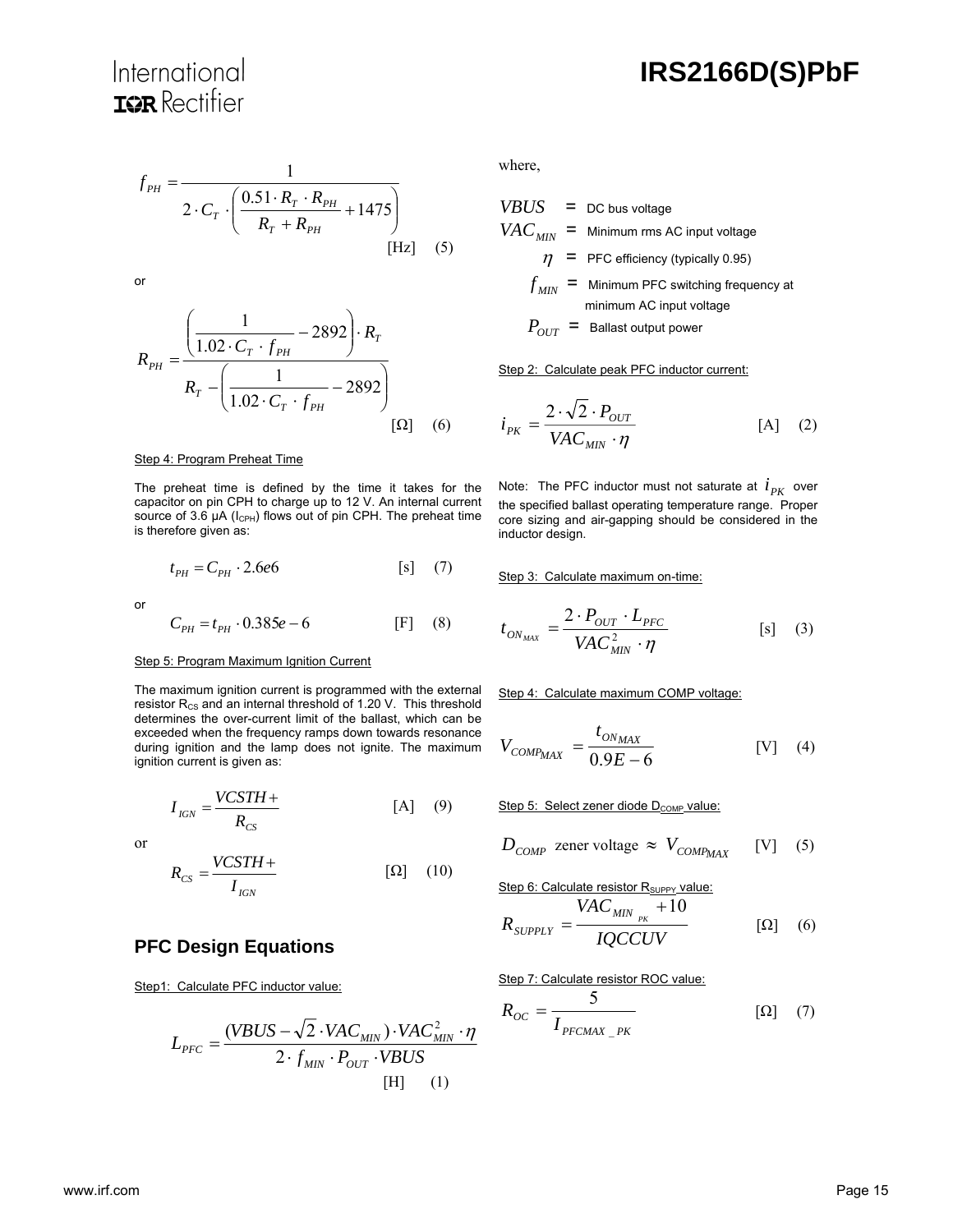

#### **CaseOutlines**

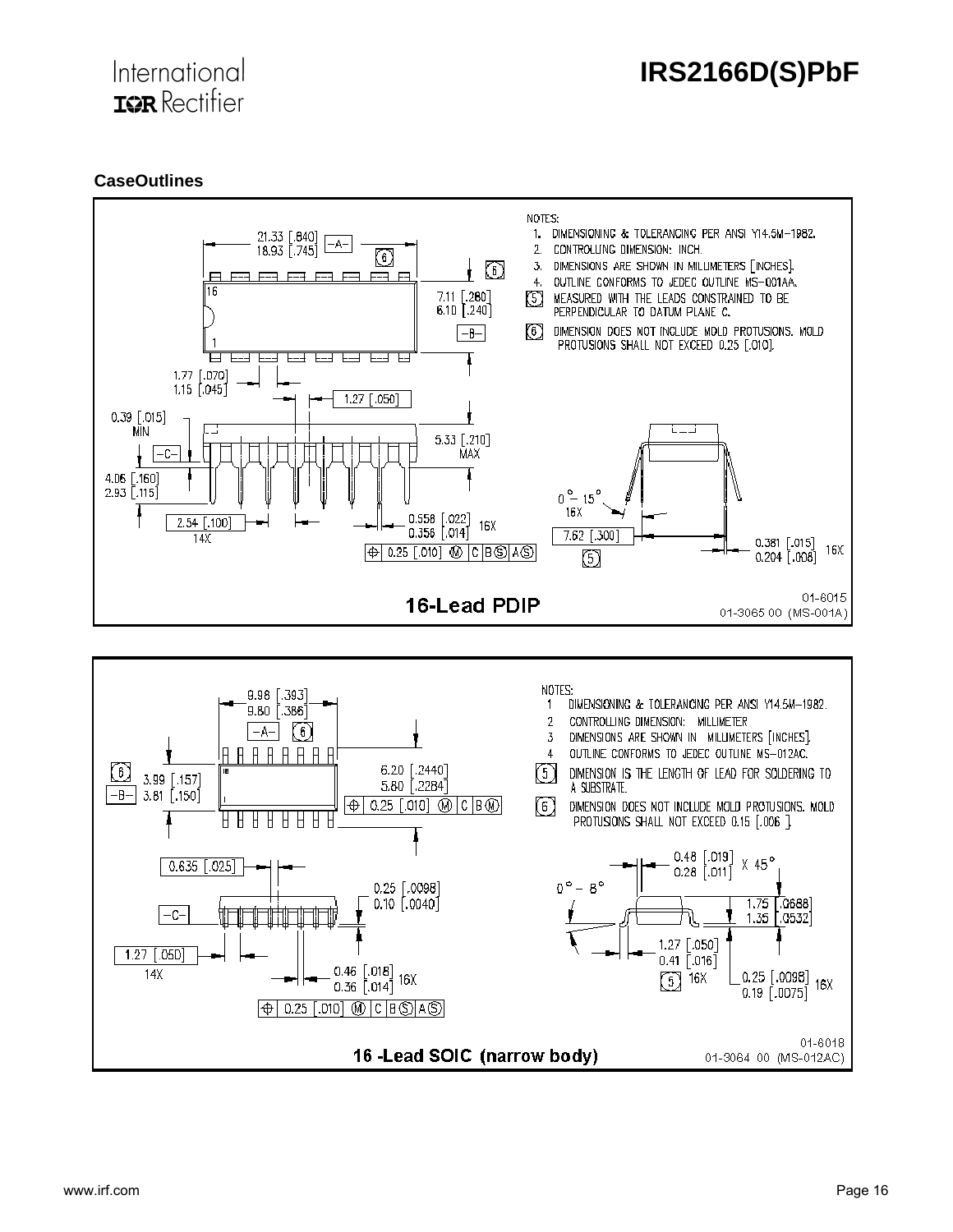## International **IGR** Rectifier

## **16-Lead Tape & Reel**



CARRIER TAPE DIMENSION FOR 16SOICN

|                       | Metric |       | Imperial |       |  |
|-----------------------|--------|-------|----------|-------|--|
| Code                  | Min    | Max   | Min      | Max   |  |
| A                     | 7.90   | 8.10  | 0.311    | 0.318 |  |
| в                     | 3.90   | 4.10  | 0.153    | 0.161 |  |
| $\overline{\text{c}}$ | 15.70  | 16.30 | 0.618    | 0.641 |  |
| D                     | 7.40   | 7.60  | 0.291    | 0.299 |  |
| E                     | 6.40   | 6.60  | 0.252    | 0.260 |  |
| E                     | 10.20  | 10.40 | 0.402    | 0.409 |  |
| G                     | 1.50   | n/a   | 0.059    | n/a   |  |
| н                     | 1.50   | 1.60  | 0.059    | 0.062 |  |



#### REEL DIMENSIONS FOR 16SOICN

|      | Metric |        | Imperial |        |  |
|------|--------|--------|----------|--------|--|
| Code | Min    | Max    | Min      | Max    |  |
| ΙA   | 329.60 | 330.25 | 12.976   | 13.001 |  |
| B    | 20.95  | 21.45  | 0.824    | 0.844  |  |
| C    | 12.80  | 13.20  | 0.503    | 0.519  |  |
| D    | 1.95   | 2.45   | 0.767    | 0.096  |  |
| E    | 98.00  | 102.00 | 3.858    | 4.015  |  |
| ΙF   | n/a    | 22.40  | n/a      | 0.881  |  |
| G    | 18.50  | 21.10  | 0.728    | 0.830  |  |
| Iн   | 16.40  | 18.40  | 0.645    | 0.724  |  |